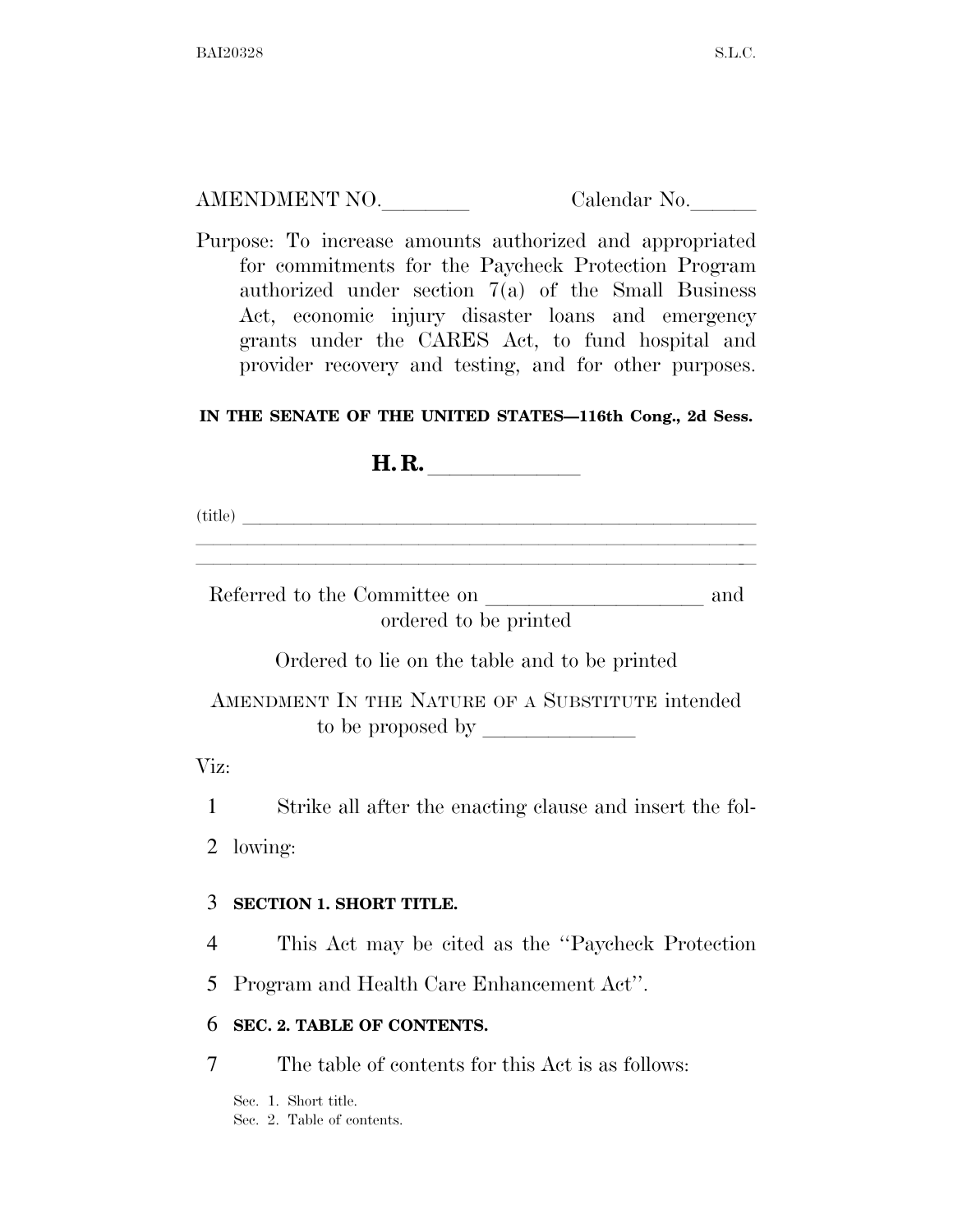Sec. 3. References.

#### DIVISION A—SMALL BUSINESS PROGRAMS

Sec. 101. Amendments to the Paycheck Protection Program, economic injury disaster loans, and emergency grants. Sec. 102. Emergency designation.

DIVISION B—ADDITIONAL EMERGENCY APPROPRIATIONS FOR CORONAVIRUS RESPONSE

### 1 **SEC. 3. REFERENCES.**

 Except as expressly provided otherwise, any reference to ''this Act'' contained in any division of this Act shall be treated as referring only to the provisions of that divi-5 sion.

# 6 **DIVISION A—SMALL BUSINESS**  7 **PROGRAMS**

8 **SEC. 101. AMENDMENTS TO THE PAYCHECK PROTECTION** 

### 9 **PROGRAM, ECONOMIC INJURY DISASTER**  10 **LOANS, AND EMERGENCY GRANTS.**

 (a) INCREASED AUTHORITY FOR COMMITMENTS AND APPROPRIATIONS FOR PAYCHECK PROTECTION PRO- GRAM.—Title I of division A of the Coronavirus Aid, Re- lief, and Economic Security Act (Public Law 116–136) is amended—

16 (1) in section  $1102(b)(1)$ , by striking 17 ''\$349,000,000,000'' and inserting 18 "\$659,000,000,000"; and 19 (2) in section  $1107(a)(1)$ , by striking 20 
"\$349,000,000,000" and inserting

21 ''\$670,335,000,000''.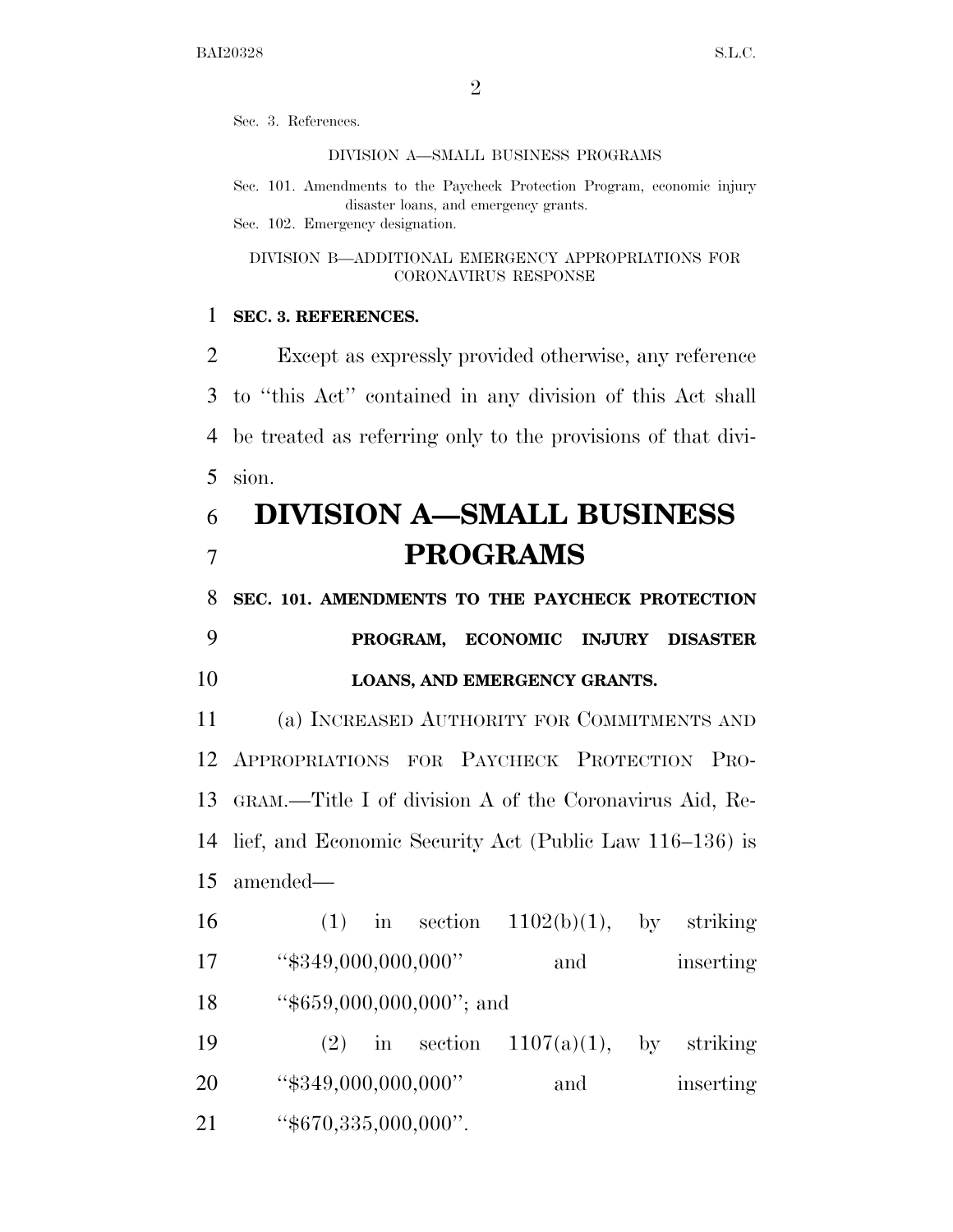(b) INCREASED AUTHORIZATION FOR EMERGENCY EIDL GRANTS.—Section 1110(e)(7) of division A of the Coronavirus Aid, Relief, and Economic Security Act (Pub- lic Law 116–136) is amended by striking ''\$10,000,000,000'' and inserting ''\$20,000,000,000''. (c) ELIGIBILITY OF AGRICULTURAL ENTERPRISES FOR ECONOMIC INJURY DISASTER LOANS AND EMER-8 GENCY GRANTS.—Section  $1110(a)(2)$  of division A of the Coronavirus Aid, Relief, and Economic Security Act (Pub- lic Law 116–136) is amended— (1) in subparagraph (D), by striking ''or'' at the end; (2) in subparagraph (E), by striking the period at the end and inserting ''; or''; and (3) by adding at the end the following: ''(F) an agricultural enterprise (as defined 17 in section 18(b) of the Small Business Act (15 18 U.S.C. 647(b)) with not more than 500 employ- ees.''. 20 (d) SET ASIDE FOR INSURED DEPOSITORY INSTITU- TIONS, CREDIT UNIONS, AND COMMUNITY FINANCIAL IN- STITUTIONS.—Section 7(a)(36) of the Small Business Act (15 U.S.C. 636(a)(36)) is amended—  $(1)$  in subparagraph  $(A)$ —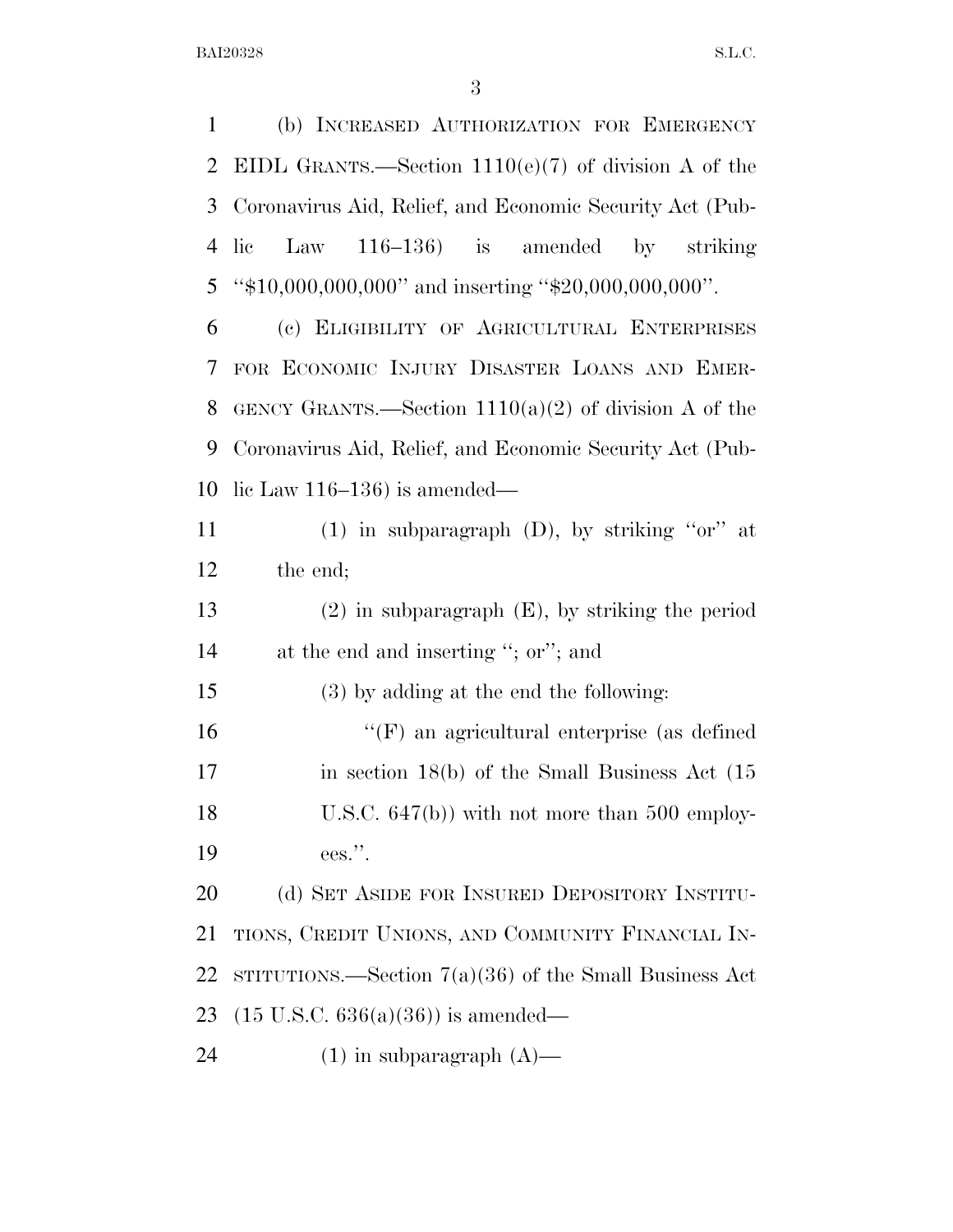| $\mathbf{1}$   | $(A)$ in clause (viii), by striking "and" at    |
|----------------|-------------------------------------------------|
| $\overline{2}$ | the end;                                        |
| 3              | $(B)$ in clause (ix), by striking the period at |
| $\overline{4}$ | the end and inserting a semicolon; and          |
| 5              | (C) by adding at the end the following:         |
| 6              | $f(x)$ the term 'community develop-             |
| $\overline{7}$ | ment financial institution' has the meaning     |
| 8              | given the term in section 103 of the Riegle     |
| 9              | Community Development and Regulatory            |
| 10             | Improvement Act of 1994 (12 U.S.C.              |
| 11             | (4702));                                        |
| 12             | $\lq\lq$ (xi) the term 'community financial     |
| 13             | institutions' means—                            |
| 14             | $\lq\lq$ a community development fi-            |
| 15             | nancial institution;                            |
| 16             | $\lq\lq$ (II) a minority depository insti-      |
| 17             | tution, as defined in section 308 of            |
| 18             | the Financial Institutions Reform, Re-          |
| 19             | covery, and Enforcement Act of 1989             |
| 20             | $(12 \text{ U.S.C. } 1463 \text{ note});$       |
| 21             | "(III) a development company                    |
| 22             | that is certified under title V of the          |
| 23             | Small Business Investment Act of                |
| 24             | 1958 (15 U.S.C. 695 et seq.); and               |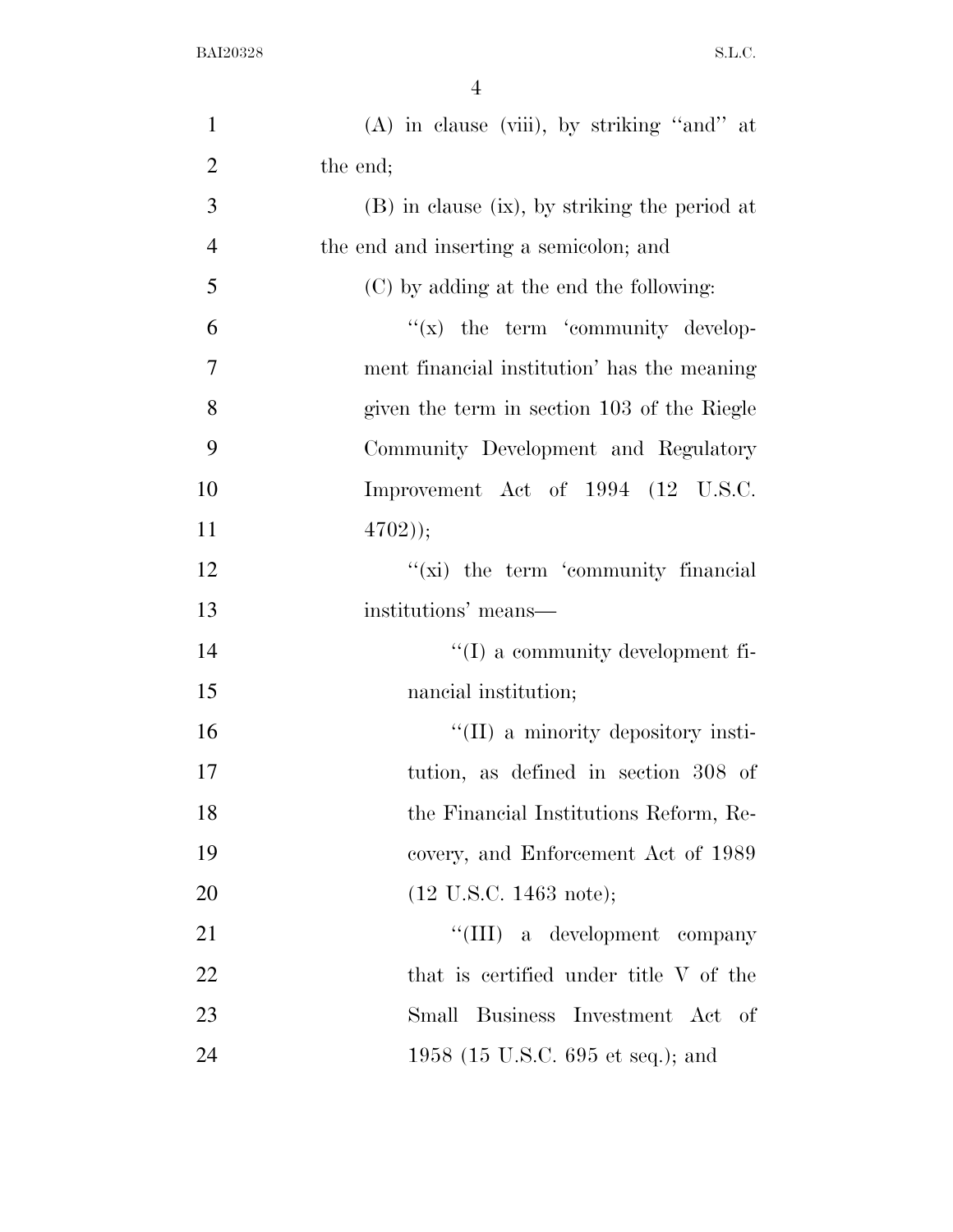| $\mathbf{1}$   | $\lq\lq$ (IV) an intermediary, as defined    |
|----------------|----------------------------------------------|
| $\overline{2}$ | in section $7(m)(11)$ ; and                  |
| 3              | "(xii) the term 'credit union' means a       |
| $\overline{4}$ | State credit union or a Federal credit       |
| 5              | union, as those terms are defined, respec-   |
| 6              | tively, in section 101 of the Federal Credit |
| $\overline{7}$ | Union Act (12 U.S.C. 1752)."; and            |
| 8              | $(2)$ by adding at the end the following:    |
| 9              | "(S) SET-ASIDE FOR INSURED DEPOSI-           |
| 10             | TORY INSTITUTIONS, CREDIT UNIONS, AND        |
| 11             | COMMUNITY FINANCIAL INSTITUTIONS.-           |
| 12             | "(i) INSURED DEPOSITORY INSTITU-             |
| 13             | TIONS AND CREDIT UNIONS. - In making         |
| 14             | loan guarantees under this paragraph, the    |
| 15             | Administrator shall guarantee not less       |
| 16             | than $$30,000,000,000$ in loans made by-     |
| 17             | "(I) insured depository institu-             |
| 18             | tions with consolidated assets of not        |
| 19             | less than $$10,000,000,000$ and less         |
| 20             | than $$50,000,000,000;$ and                  |
| 21             | "(II) credit unions with consoli-            |
| 22             | dated<br>assets of<br>not<br>less<br>than    |
| 23             | \$10,000,000,000<br>less<br>and<br>than      |
| 24             | \$50,000,000,000.                            |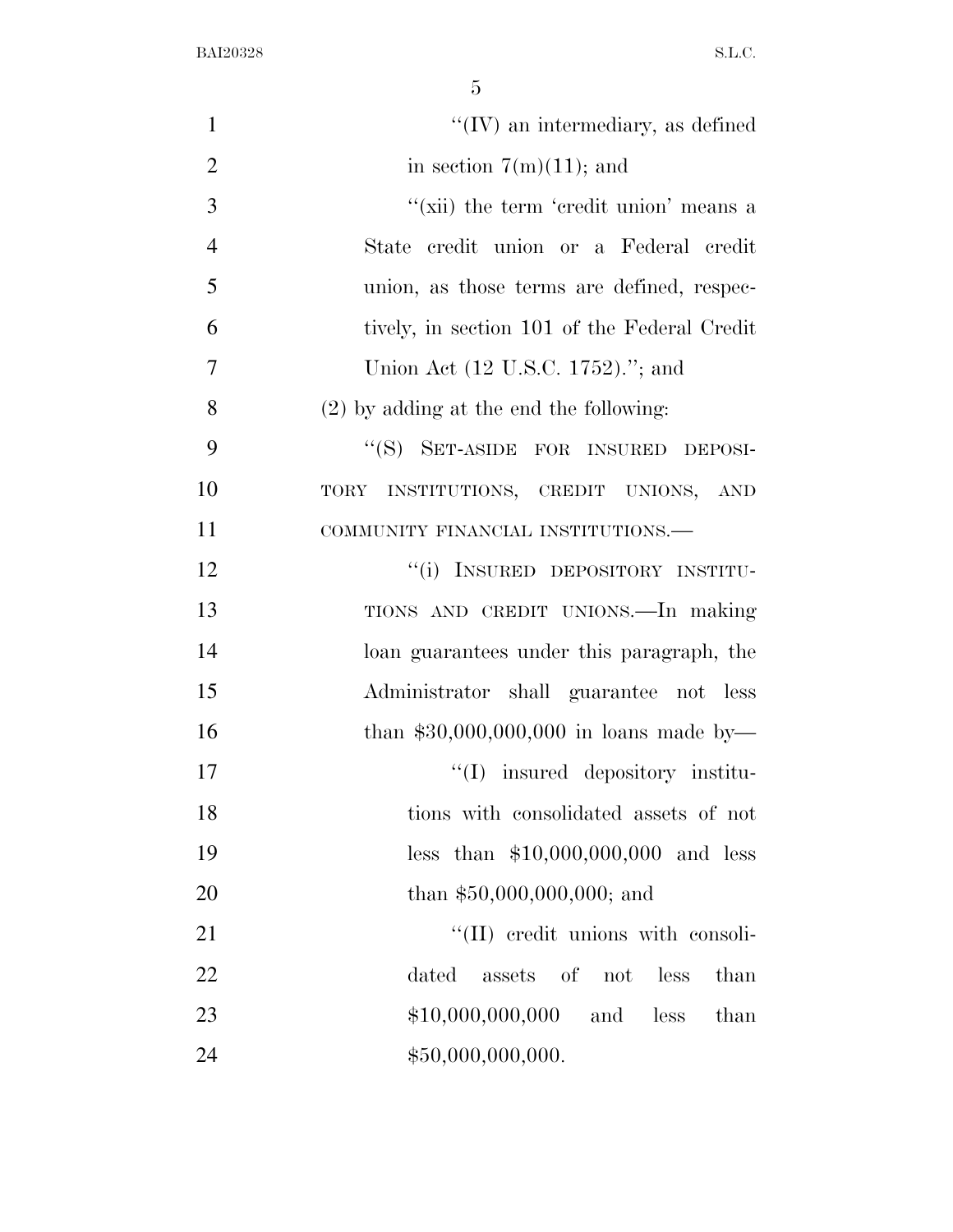| $\mathbf{1}$   | "(ii) COMMUNITY FINANCIAL INSTITU-        |
|----------------|-------------------------------------------|
| $\overline{2}$ | TIONS, SMALL INSURED DEPOSITORY IN-       |
| 3              | STITUTIONS, AND CREDIT UNIONS.—In         |
| $\overline{4}$ | making loan guarantees under this para-   |
| 5              | graph, the Administrator shall guarantee  |
| 6              | not less than $$30,000,000,000$ in loans  |
| $\overline{7}$ | made by—                                  |
| 8              | $\lq\lq$ (I) community financial institu- |
| 9              | tions;                                    |
| 10             | "(II) insured depository institu-         |
| 11             | tions with consolidated assets of less    |
| 12             | than $$10,000,000,000;$ and               |
| 13             | "(III) credit unions with consoli-        |
| 14             | dated assets of less than                 |
| 15             | \$10,000,000,000."                        |

### **SEC. 102. EMERGENCY DESIGNATION.**

 (a) IN GENERAL.—The amounts provided under this division are designated as an emergency requirement pur- suant to section 4(g) of the Statutory Pay-As-You-Go Act of 2010 (2 U.S.C. 933(g)).

 (b) DESIGNATION IN SENATE.—In the Senate, this division is designated as an emergency requirement pursu- ant to section 4112(a) of H. Con. Res. 71 (115th Con- gress), the concurrent resolution on the budget for fiscal year 2018.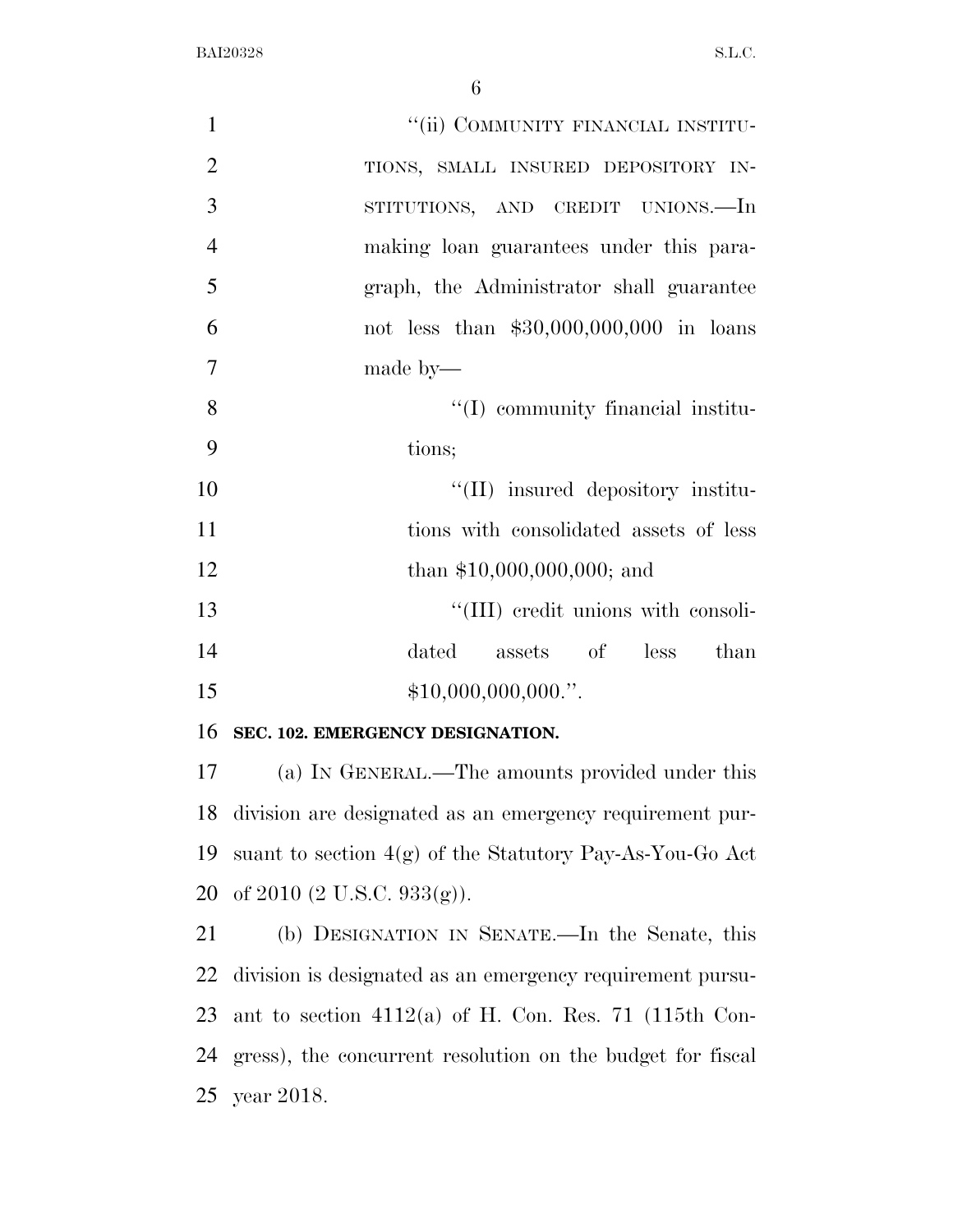# **DIVISION B—ADDITIONAL EMERGENCY APPROPRIATIONS FOR CORONAVIRUS RESPONSE**

 The following sums are hereby appropriated, out of any money in the Treasury not otherwise appropriated, for the fiscal year ending September 30, 2020, and for other purposes, namely:

| 8  | <b>TITLE I</b>                                                   |
|----|------------------------------------------------------------------|
| 9  | DEPARTMENT OF HEALTH AND HUMAN                                   |
| 10 | <b>SERVICES</b>                                                  |
| 11 | <b>OFFICE OF THE SECRETARY</b>                                   |
| 12 | PUBLIC HEALTH AND SOCIAL SERVICES EMERGENCY                      |
| 13 | <b>FUND</b>                                                      |
| 14 | (INCLUDING TRANSFER OF FUNDS)                                    |
| 15 | For an additional amount for "Public Health and So-              |
| 16 | cial Services Emergency Fund", $$75,000,000,000$ , to re-        |
| 17 | main available until expended, to prevent, prepare for, and      |
| 18 | respond to coronavirus, domestically or internationally, for     |
| 19 | necessary expenses to reimburse, through grants or other         |
| 20 | mechanisms, eligible health care providers for health care       |
| 21 | related expenses or lost revenues that are attributable to       |
| 22 | coronavirus: <i>Provided</i> , That these funds may not be used  |
| 23 | to reimburse expenses or losses that have been reimbursed        |
| 24 | from other sources or that other sources are obligated to        |
| 25 | reimburse: <i>Provided further</i> , That recipients of payments |
|    |                                                                  |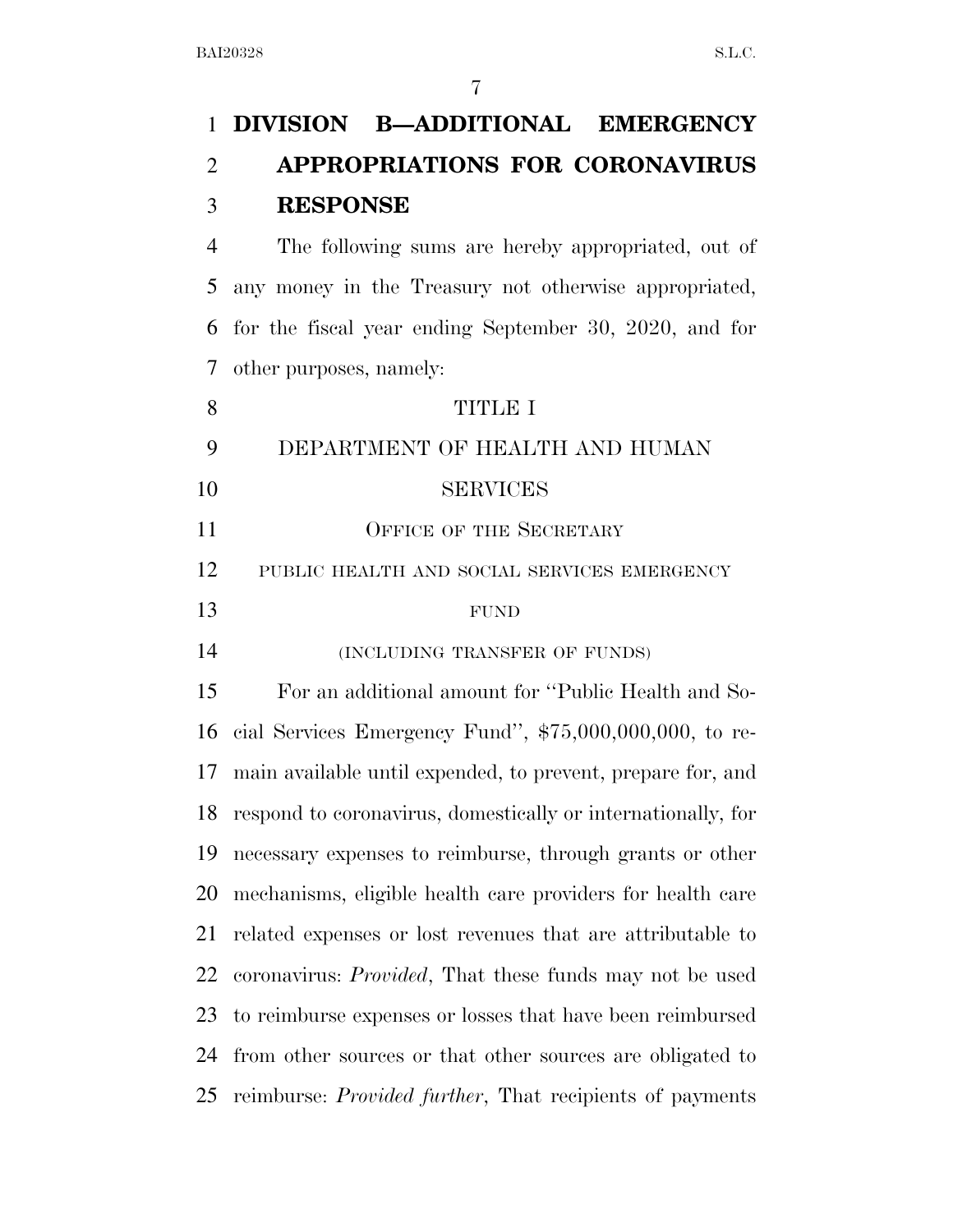under this paragraph in this Act shall submit reports and maintain documentation as the Secretary of Health and Human Services (referred to in this paragraph as the ''Secretary'') determines are needed to ensure compliance with conditions that are imposed by this paragraph in this Act for such payments, and such reports and documenta- tion shall be in such form, with such content, and in such time as the Secretary may prescribe for such purpose: *Pro- vided further*, That ''eligible health care providers'' means public entities, Medicare or Medicaid enrolled suppliers and providers, and such for-profit entities and not-for- profit entities not otherwise described in this proviso as the Secretary may specify, within the United States (in- cluding territories), that provide diagnoses, testing, or care for individuals with possible or actual cases of COVID–19: *Provided further*, That the Secretary shall, on a rolling basis, review applications and make payments under this paragraph in this Act: *Provided further*, That funds appropriated under this paragraph in this Act shall be available for building or construction of temporary structures, leasing of properties, medical supplies and equipment including personal protective equipment and testing supplies, increased workforce and trainings, emer- gency operation centers, retrofitting facilities, and surge capacity: *Provided further*, That, in this paragraph, the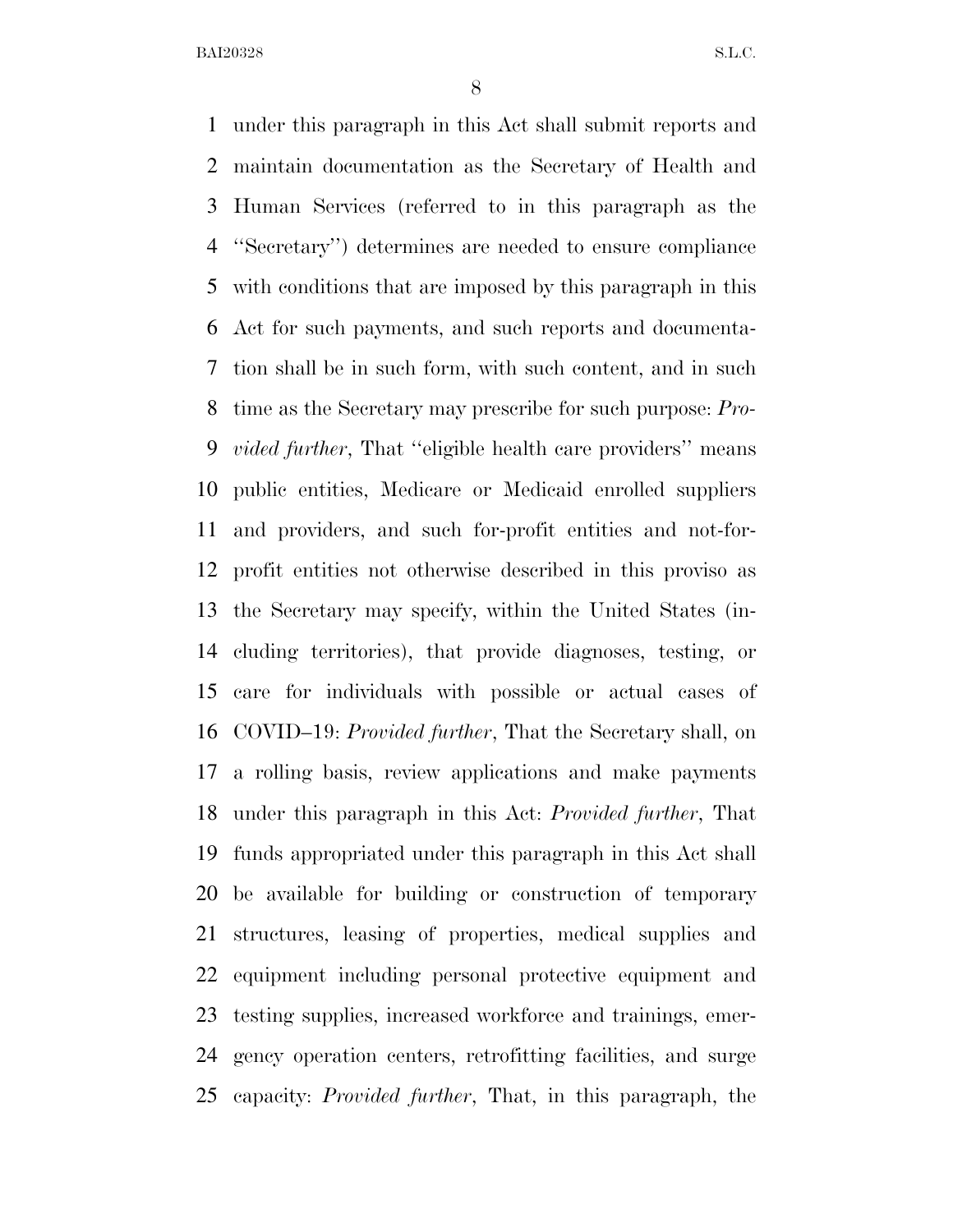term ''payment'' means a pre-payment, prospective pay- ment, or retrospective payment, as determined appropriate by the Secretary: *Provided further*, That payments under this paragraph in this Act shall be made in consideration of the most efficient payment systems practicable to pro- vide emergency payment: *Provided further*, That to be eli- gible for a payment under this paragraph in this Act, an eligible health care provider shall submit to the Secretary an application that includes a statement justifying the need of the provider for the payment and the eligible health care provider shall have a valid tax identification number: *Provided further*, That, not later than 3 years after final payments are made under this paragraph in this Act, the Office of Inspector General of the Depart- ment of Health and Human Services shall transmit a final report on audit findings with respect to this program to the Committees on Appropriations of the House of Rep- resentatives and the Senate: *Provided further*, That noth- ing in this paragraph limits the authority of the Inspector General or the Comptroller General to conduct audits of interim payments at an earlier date: *Provided further*, That not later than 60 days after the date of enactment of this Act, the Secretary shall provide a report to the Committees on Appropriations of the House of Represent-atives and the Senate on obligation of funds, including ob-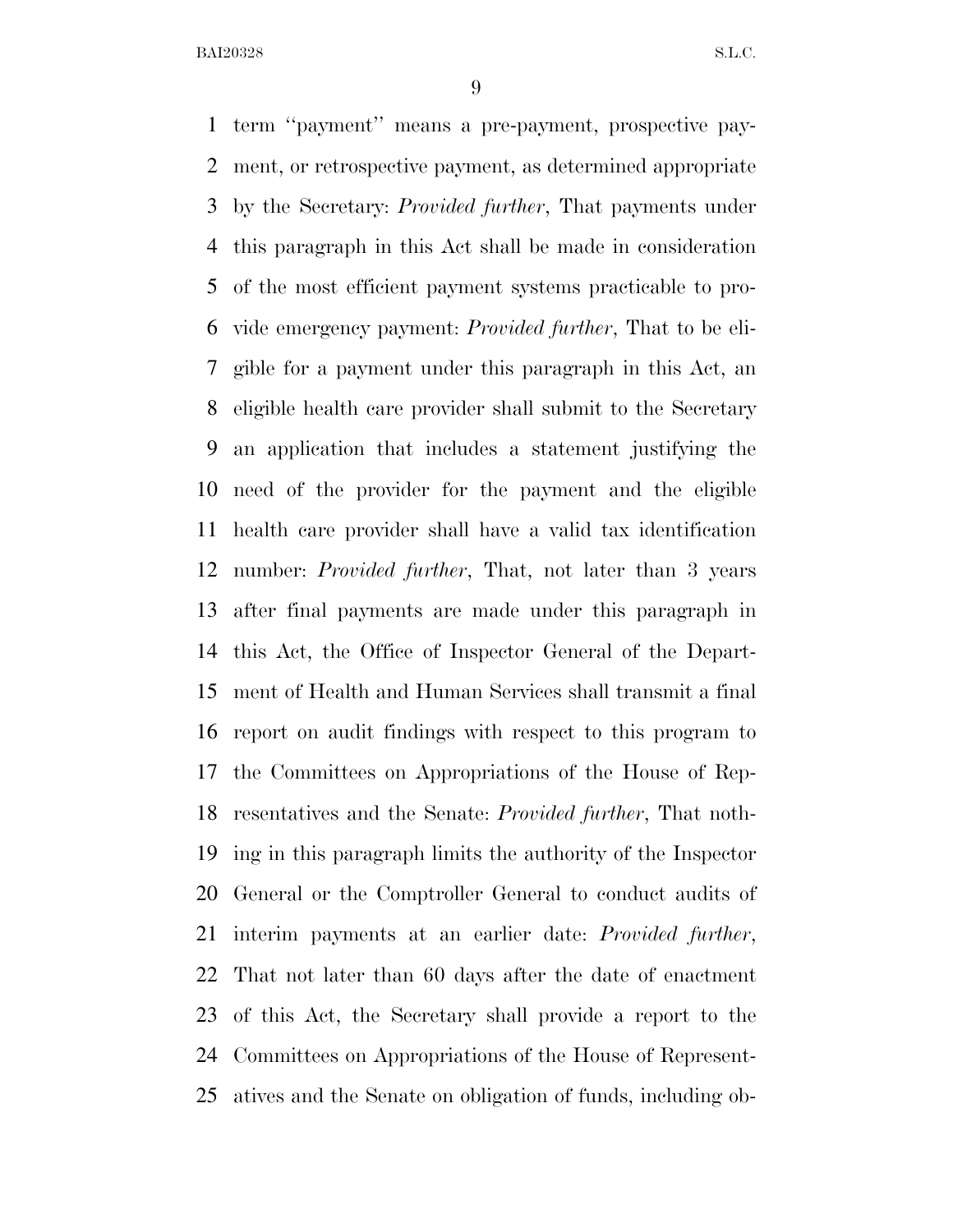ligations to such eligible health care providers summarized by State of the payment receipt: *Provided further*, That such reports shall be updated and submitted to such Com- mittees every 60 days until funds are expended: *Provided further*, That such amount is designated by the Congress as being for an emergency requirement pursuant to sec- tion 251(b)(2)(A)(i) of the Balanced Budget and Emer-gency Deficit Control Act of 1985.

 For an additional amount for ''Public Health and So- cial Services Emergency Fund'', \$25,000,000,000, to re- main available until expended, to prevent, prepare for, and respond to coronavirus, domestically or internationally, for necessary expenses to research, develop, validate, manu- facture, purchase, administer, and expand capacity for COVID–19 tests to effectively monitor and suppress COVID–19, including tests for both active infection and prior exposure, including molecular, antigen, and sero- logical tests, the manufacturing, procurement and dis- tribution of tests, testing equipment and testing supplies, including personal protective equipment needed for admin- istering tests, the development and validation of rapid, molecular point-of-care tests, and other tests, support for workforce, epidemiology, to scale up academic, commer- cial, public health, and hospital laboratories, to conduct surveillance and contact tracing, support development of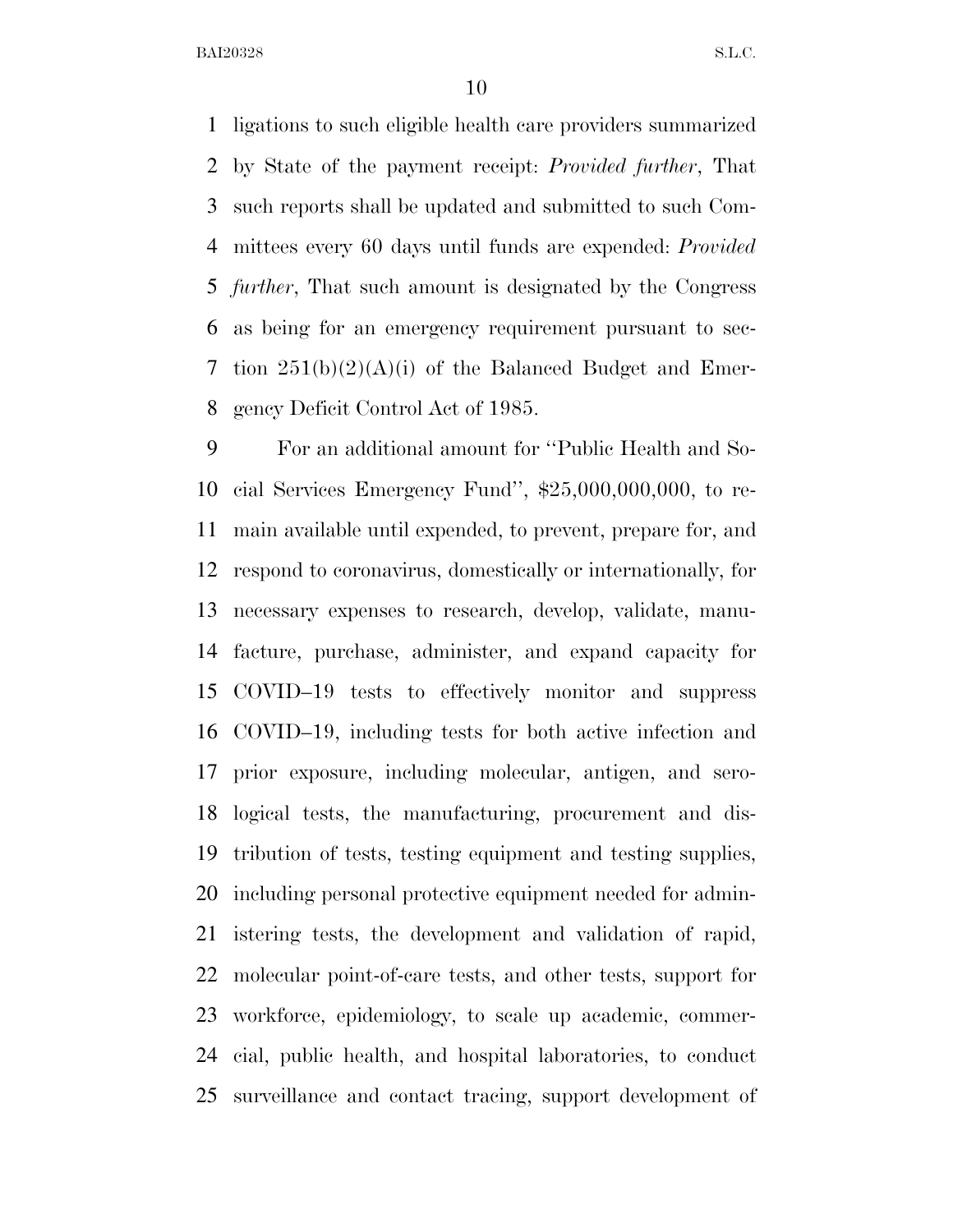COVID–19 testing plans, and other related activities re- lated to COVID–19 testing: *Provided*, That of the amount appropriated under this paragraph in this Act, not less than \$11,000,000,000 shall be for States, localities, terri- tories, tribes, tribal organizations, urban Indian health or- ganizations, or health service providers to tribes for nec- essary expenses to develop, purchase, administer, process, and analyze COVID–19 tests, including support for work- force, epidemiology, use by employers or in other settings, scale up of testing by public health, academic, commercial, and hospital laboratories, and community-based testing sites, health care facilities, and other entities engaged in COVID-19 testing, conduct surveillance, trace contacts, and other related activities related to COVID–19 testing: *Provided further*, That of the amount identified in the pre- ceding proviso, not less than \$2,000,000,000 shall be allo- cated to States, localities, and territories according to the formula that applied to the Public Health Emergency Pre- paredness cooperative agreement in fiscal year 2019, not less than \$4,250,000,000 shall be allocated to States, lo- calities, and territories according to a formula method- ology that is based on relative number of cases of COVID– 19, and not less than \$750,000,000 shall be allocated in coordination with the Director of the Indian Health Serv-ice, to tribes, tribal organizations, urban Indian health or-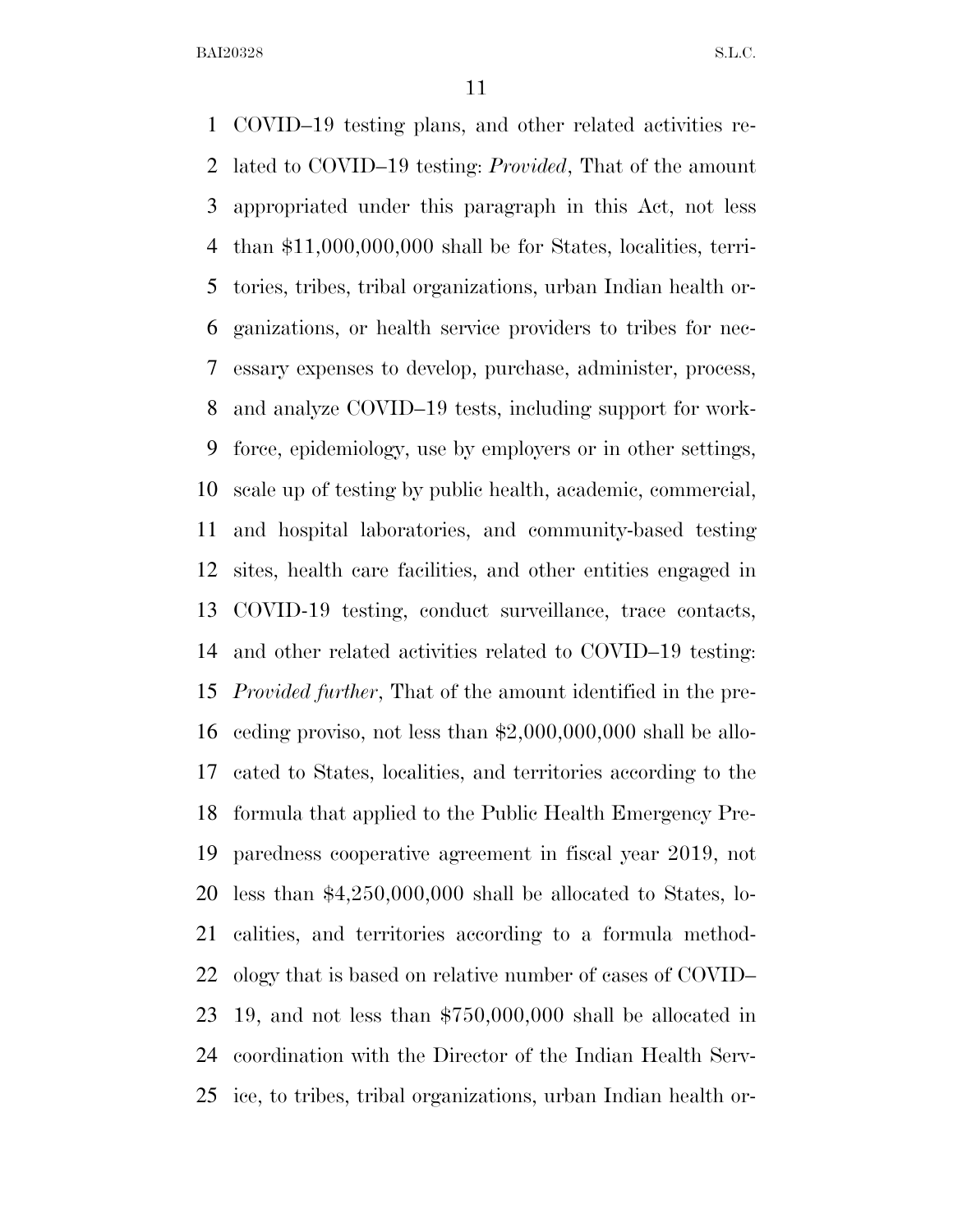ganizations, or health service providers to tribes: *Provided further*, That the Secretary of Health and Human Services (referred to in this paragraph as the ''Secretary'') may satisfy the funding thresholds outlined in the first and sec- ond provisos under this paragraph in this Act by making awards through other grant or cooperative agreement mechanisms: *Provided further*, That not later than 30 days after the date of enactment of this Act, the Governor or designee of each State, locality, territory, tribe, or tribal organization receiving funds pursuant to this Act shall submit to the Secretary its plan for COVID–19 testing, including goals for the remainder of calendar year 2020, to include: (1) the number of tests needed, month-by- month, to include diagnostic, serological, and other tests, as appropriate; (2) month-by-month estimates of labora- tory and testing capacity, including related to workforce, equipment and supplies, and available tests; and (3) a de- scription of how the State, locality, territory, tribe, or trib- al organization will use its resources for testing, including as it relates to easing any COVID–19 community mitiga- tion policies: *Provided further*, That the Secretary shall submit such formula methodology identified in the first proviso under this paragraph in this Act to the Commit- tees on Appropriations of the House of Representatives and the Senate one day prior to awarding such funds: *Pro-*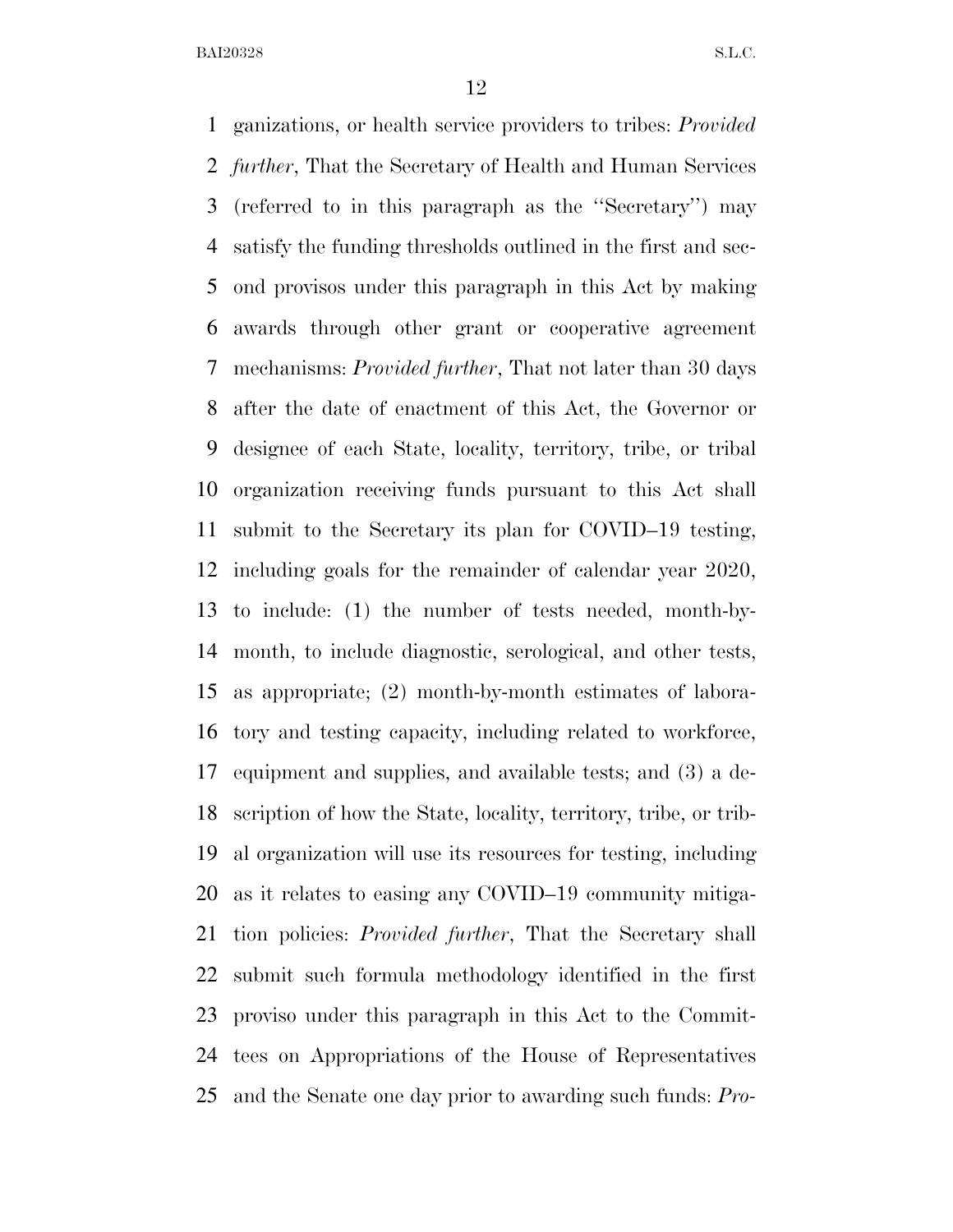*vided further*, That such funds identified in the first and second provisos under this paragraph in this Act shall be allocated within 30 days of the date of enactment of this Act: *Provided further*, That of the amount appropriated under this paragraph in this Act, not less than \$1,000,000,000 shall be transferred to the ''Centers for Disease Control and Prevention—CDC-Wide Activities and Program Support'' for surveillance, epidemiology, lab- oratory capacity expansion, contact tracing, public health data surveillance and analytics infrastructure moderniza- tion, disseminating information about testing, and work- force support necessary to expand and improve COVID– 19 testing: *Provided further*, That of the amount appro- priated under this paragraph in this Act, not less than \$306,000,000 shall be transferred to the ''National Insti- tutes of Health—National Cancer Institute'' to develop, validate, improve, and implement serological testing and associated technologies for the purposes specified under this paragraph in this Act: *Provided further*, That of the amount appropriated under this paragraph in this Act, not less than \$500,000,000 shall be transferred to the ''Na- tional Institutes of Health—National Institute of Bio- medical Imaging and Bioengineering'' to accelerate re- search, development, and implementation of point of care and other rapid testing related to coronavirus: *Provided*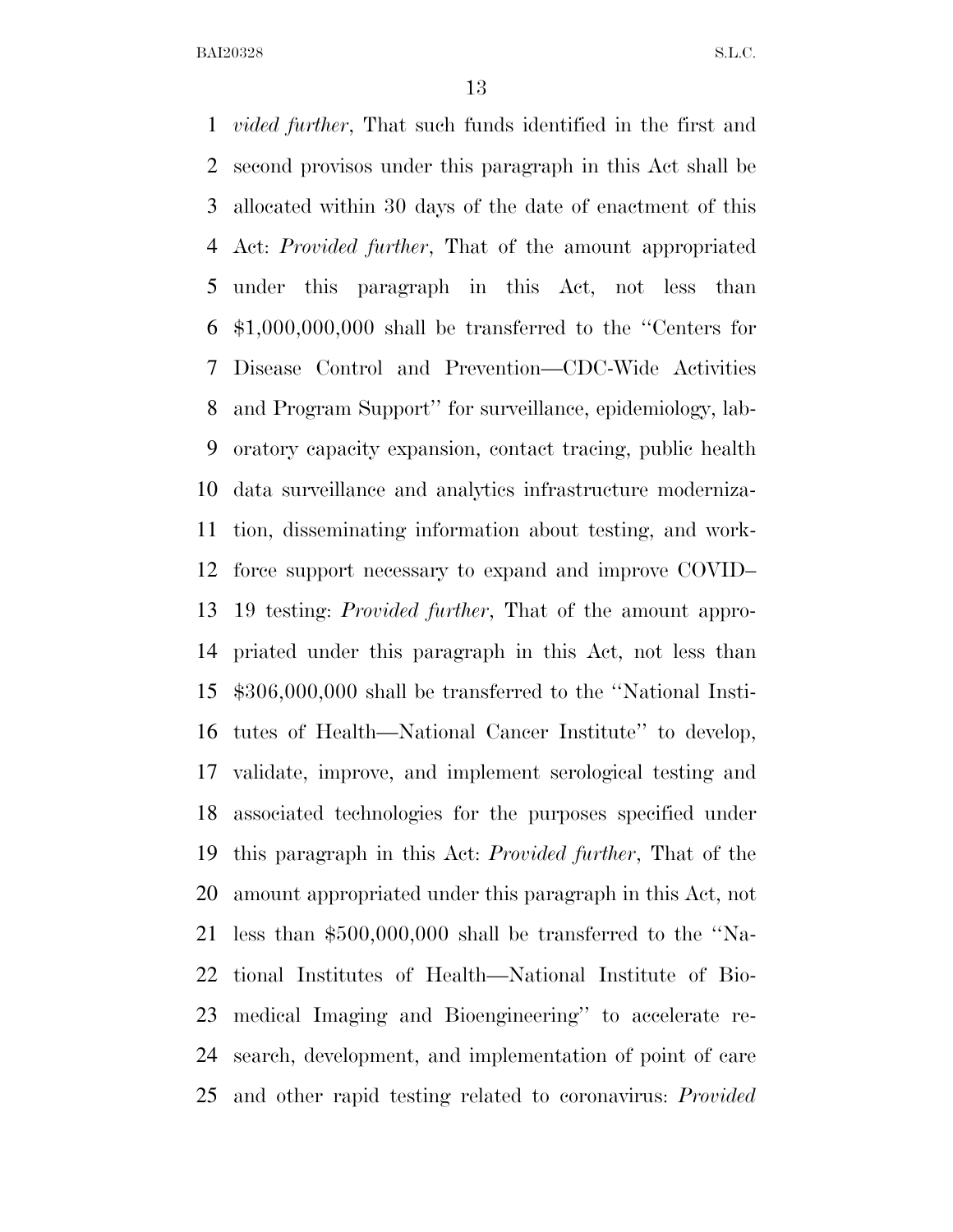*further*, That of the amount appropriated under this para- graph in this Act, not less than \$1,000,000,000 shall be transferred to the ''National Institutes of Health—Office of the Director'' to develop, validate, improve, and imple- ment testing and associated technologies; to accelerate re- search, development, and implementation of point of care and other rapid testing; and for partnerships with govern- mental and non-governmental entities to research, develop, and implement the activities outlined in this proviso: *Pro- vided further*, That funds in the preceding proviso may be transferred to the accounts of the Institutes and Centers of the National Institutes of Health (referred to in this paragraph as the ''NIH'') for the purposes specified in the preceding proviso: *Provided further*, That the transfer authority provided in the preceding proviso is in addition to all other transfer authority available to the NIH: *Pro- vided further*, That of the amount appropriated under this paragraph in this Act, not less than \$1,000,000,000 shall be available to the Biomedical Advanced Research and De- velopment Authority for necessary expenses of advanced research, development, manufacturing, production, and purchase of diagnostic, serologic, or other COVID–19 tests or related supplies, and other activities related to COVID–19 testing at the discretion of the Secretary: *Pro-vided further*, That of the amount appropriated under this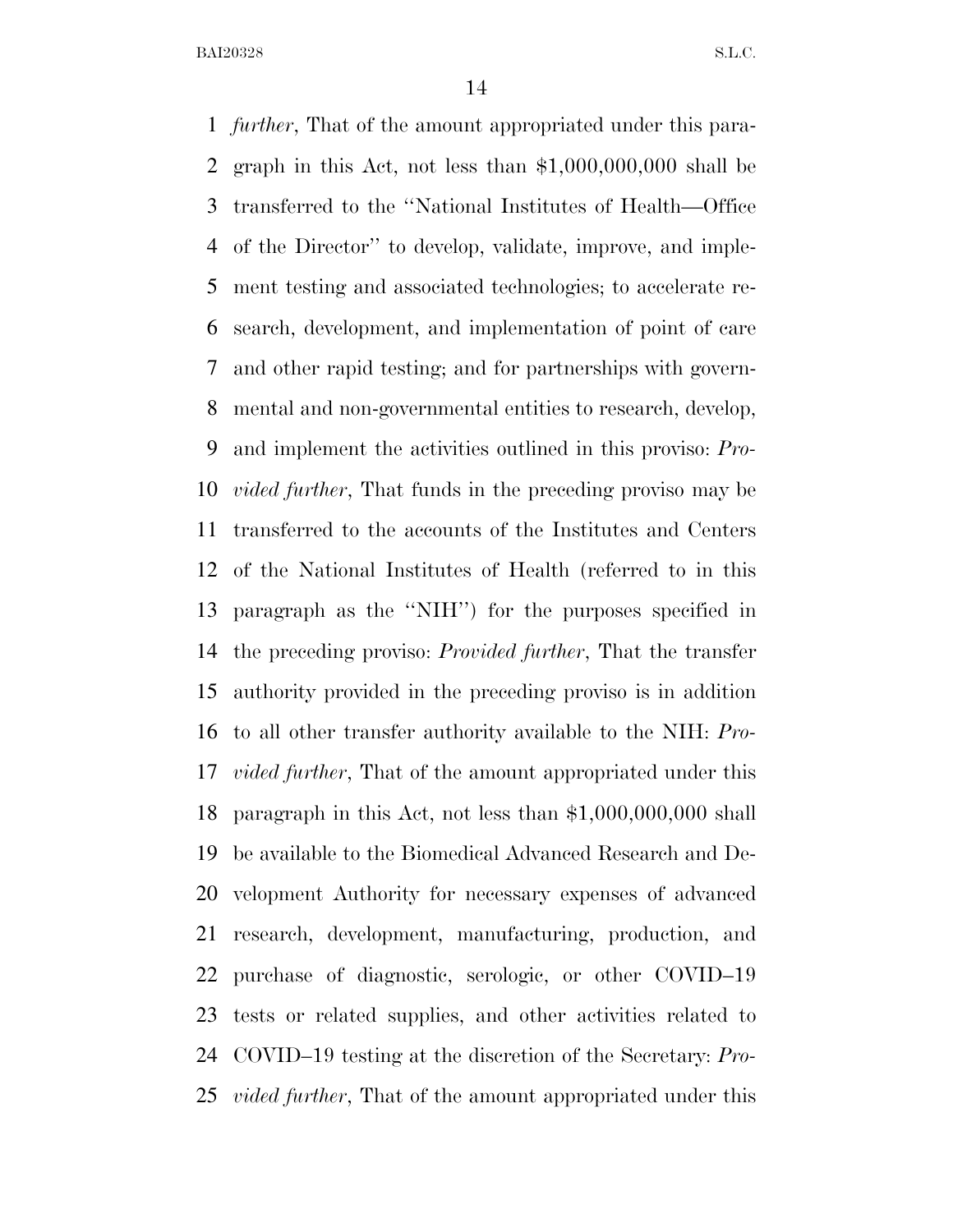paragraph in this Act, \$22,000,000, shall be transferred to the ''Department of Health and Human Services— Food and Drug Administration—Salaries and Expenses'' to support activities associated with diagnostic, sero- logical, antigen, and other tests, and related administra- tive activities: *Provided further*, That the amount appro- priated under this paragraph in this Act may be used for grants for the rent, lease, purchase, acquisition, construc- tion, alteration, renovation, or equipping of non-federally owned facilities to improve preparedness and response ca- pability at the State and local level for diagnostic, sero- logic, or other COVID–19 tests, or related supplies: *Pro- vided further*, That the amount appropriated under this paragraph in this Act may be used for construction, alter- ation, renovation, or equipping of non-federally owned fa- cilities for the production of diagnostic, serologic, or other COVID–19 tests, or related supplies, where the Secretary determines that such a contract is necessary to secure, or for the production of, sufficient amounts of such tests or related supplies: *Provided further*, That funds appro- priated under this paragraph in this Act may be used for purchase of medical supplies and equipment, including personal protective equipment and testing supplies to be used for administering tests, increased workforce and trainings, emergency operation centers, and surge capacity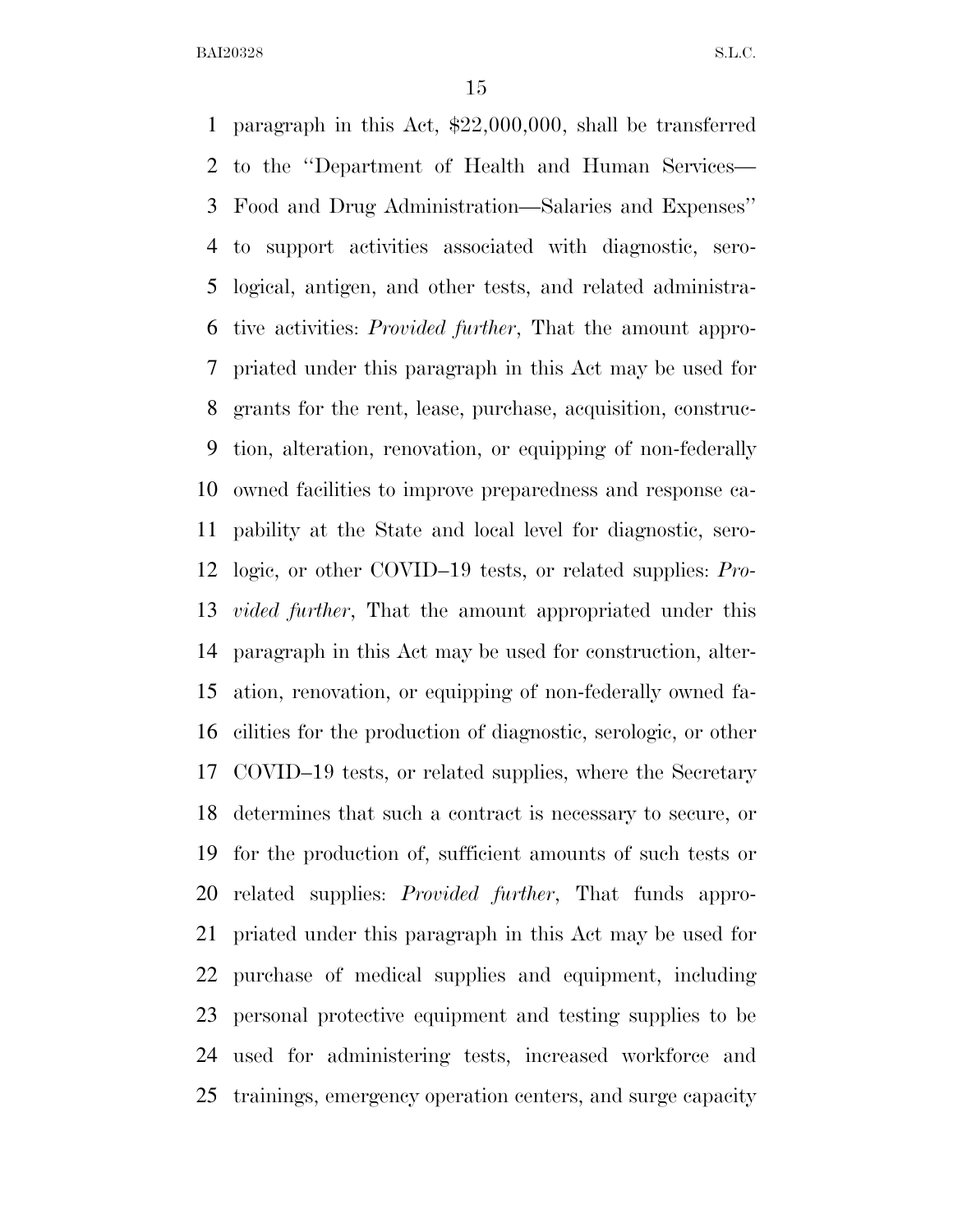for diagnostic, serologic, or other COVID–19 tests, or re- lated supplies: *Provided further*, That products purchased with funds appropriated under this paragraph in this Act may, at the discretion of the Secretary, be deposited in the Strategic National Stockpile under section 319F–2 of the Public Health Service Act: *Provided further*, That of the amount appropriated under this paragraph in this Act, \$600,000,000 shall be transferred to ''Health Resources and Services Administration—Primary Health Care'' for grants under the Health Centers program, as defined by section 330 of the Public Health Service Act, and for grants to federally qualified health centers, as defined in section 1861(aa)(4)(B) of the Social Security Act: *Pro- vided further*, That sections 330(e)(6)(A)(iii),  $330(e)(6)(B)(iii)$ , and  $330(r)(2)(B)$  of the Public Health Service Act shall not apply to funds provided under the previous proviso: *Provided further*, That of the amount ap- propriated under this paragraph in this Act, \$225,000,000 shall be used to provide additional funding for COVID– 19 testing and related expenses, through grants or other mechanisms, to rural health clinics as defined in section 1861(aa)(2) of the Social Security Act, with such funds also available to such entities for building or construction of temporary structures, leasing of properties, and retro-fitting facilities as necessary to support COVID–19 test-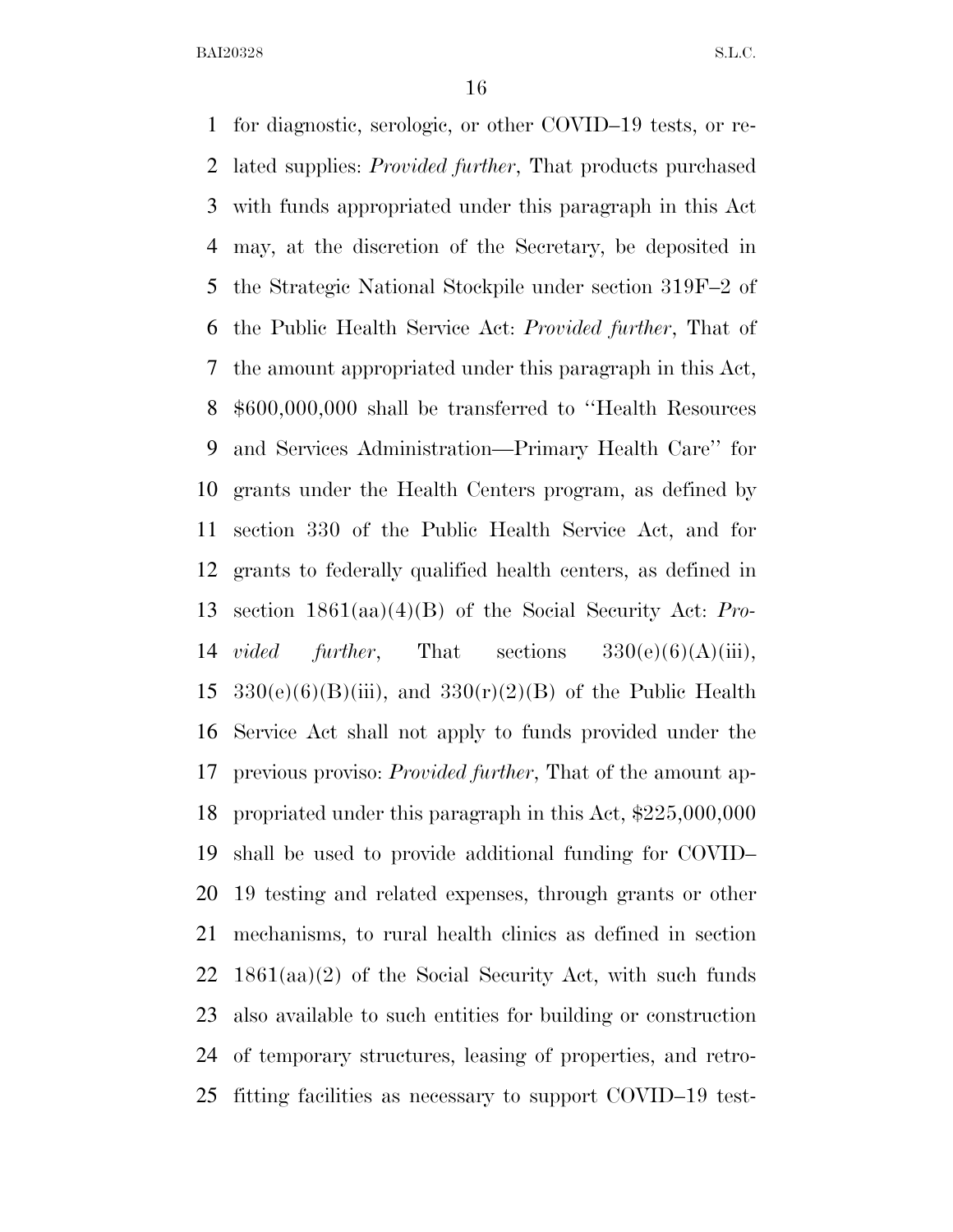ing: *Provided further*, That such funds shall be distributed using the procedures developed for the Provider Relief Fund authorized under the third paragraph under this heading in division B of the Coronavirus Aid, Relief, and Economic Security Act (Public Law 116–136); may be distributed using contracts or agreements established for such program; and shall be subject to the process require- ments applicable to such program: *Provided further*, That the Secretary may specify a minimum amount for each eligible entity accepting assistance under the two previous provisos: *Provided further*, That up to \$1,000,000,000 of funds provided under this paragraph in this Act may be used to cover the cost of testing for the uninsured, using the definitions applicable to funds provided under this heading in Public Law 116–127: *Provided further*, That not later than 21 days after the date of enactment of this Act, the Secretary, in coordination with other appropriate departments and agencies, shall issue a report on COVID– 19 testing: *Provided further*, That such report shall in- clude data on demographic characteristics, including, in a de-identified and disaggregated manner, race, ethnicity, age, sex, geographic region and other relevant factors of individuals tested for or diagnosed with COVID–19, to the extent such information is available: *Provided further*, That such report shall include information on the number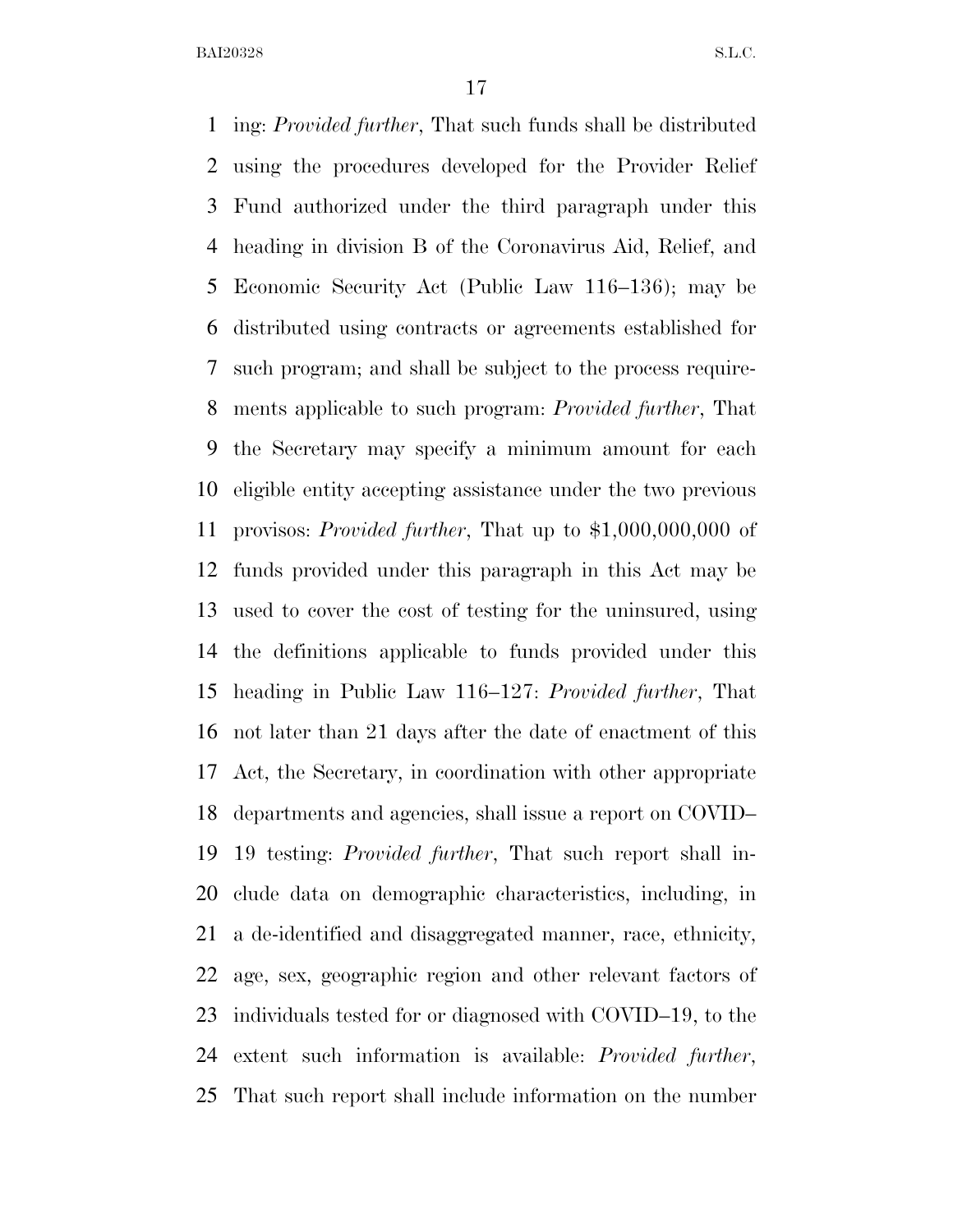and rates of cases, hospitalizations, and deaths as a result of COVID–19: *Provided further*, That such report shall be submitted to the Committees on Appropriations of the House and Senate, and the Committee on Energy and Commerce of the House of Representatives and the Com- mittee on Health, Education, Labor, and Pensions of the Senate, and updated and resubmitted to such Committees, as necessary, every 30 days until the end of the COVID– 19 public health emergency first declared by the Secretary on January 31, 2020: *Provided further*, That not later than 180 days after the date of enactment of this Act, the Secretary shall issue a report on the number of posi- tive diagnoses, hospitalizations, and deaths as a result of COVID–19, disaggregated nationally by race, ethnicity, age, sex, geographic region, and other relevant factors: *Provided further*, That such report shall include epidemio- logical analysis of such data: *Provided further*, That not later than 30 days after the date of the enactment of this Act, the Secretary, in coordination with other departments and agencies, as appropriate, shall report to the Commit- tees on Appropriations of the House and Senate, the Com- mittee on Energy and Commerce of the House of Rep- resentatives, and the Committee on Health, Education, Labor, and Pensions of the Senate on a COVID–19 stra-tegic testing plan: *Provided further*, That such plan shall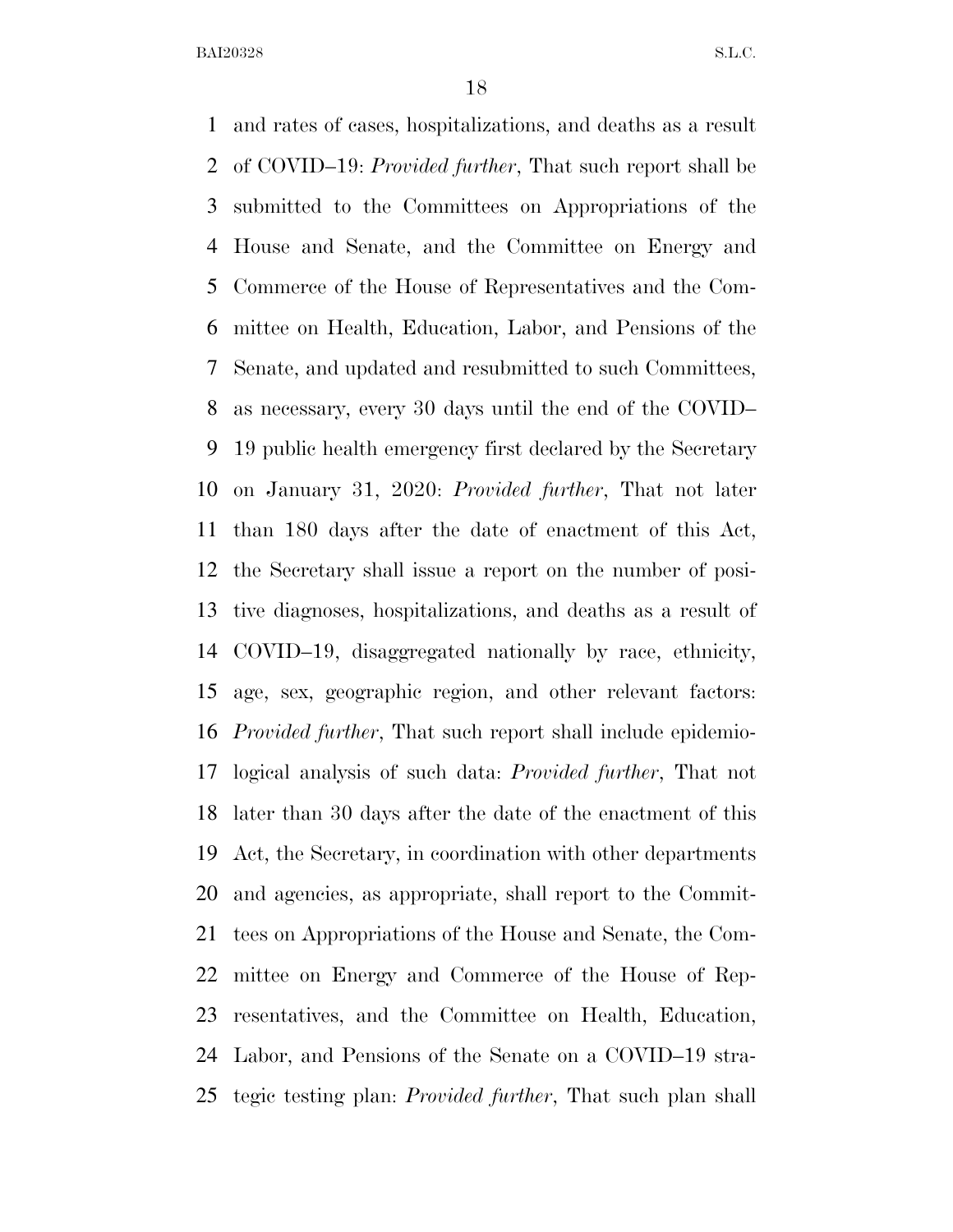assist States, localities, territories, tribes, tribal organiza- tions, and urban Indian health organizations, in under- standing COVID-19 testing for both active infection and prior exposure, including hospital-based testing, high-com- plexity laboratory testing, point-of-care testing, mobile- testing units, testing for employers and other settings, and other tests as necessary: *Provided further*, That such plan shall include estimates of testing production that account for new and emerging technologies, as well as guidelines for testing: *Provided further*, That such plan shall address how the Secretary will increase domestic testing capacity, including testing supplies; and address disparities in all communities: *Provided further*, That such plan shall out- line Federal resources that are available to support the testing plans of each State, locality, territory, tribe, tribal organization, and urban Indian health organization: *Pro- vided further*, That such plan shall be updated every 90 days until funds are expended: *Provided further*, That such amount is designated by the Congress as being for an emergency requirement pursuant to section  $251(b)(2)(A)(i)$  of the Balanced Budget and Emergency Deficit Control Act of 1985.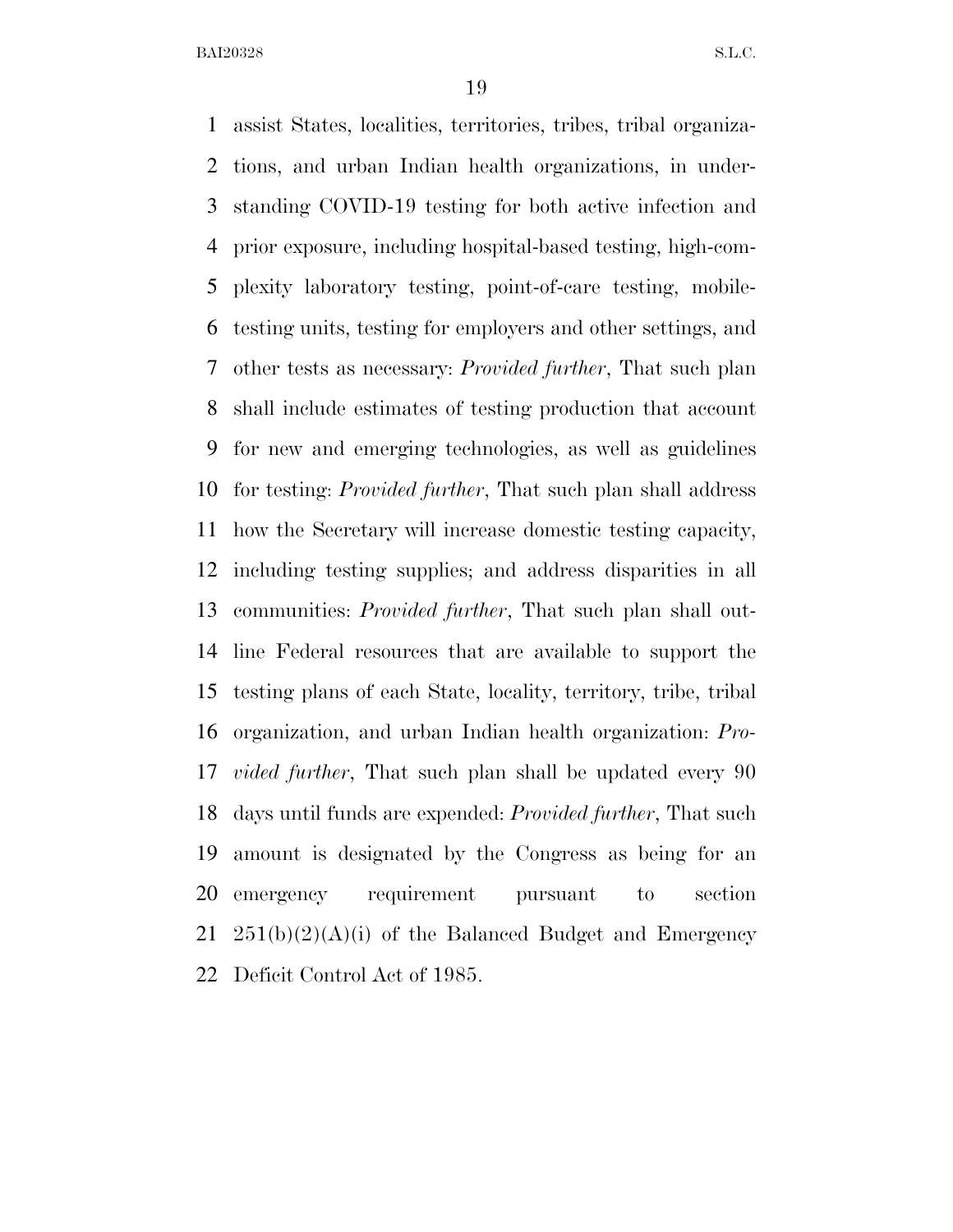### GENERAL PROVISIONS—THIS TITLE (INCLUDING TRANSFER OF FUNDS)

 SEC. 101. The requirements, authorities, and condi- tions described in sections 18108, 18109, and 18112 of division B of the Coronavirus Aid, Relief, and Economic Security Act (Public Law 116–136) shall apply to funds appropriated in this Act to the Department of Health and Human Services.

 SEC. 102. Funds appropriated by this Act under the heading ''Department of Health and Human Services'', except for the amounts specified in the first and second provisos in the second paragraph under the heading ''Pub- lic Health and Social Services Emergency Fund'', may be transferred to, and merged with, other appropriation ac- counts under the headings ''Centers for Disease Control and Prevention'', ''Public Health and Social Services Emergency Fund'', ''Food and Drug Administration'', and ''National Institutes of Health'' to prevent, prepare for, and respond to coronavirus following consultation with the Office of Management and Budget: *Provided*, That the Committees on Appropriations of the House of Represent- atives and the Senate shall be notified 10 days in advance of any such transfer: *Provided further*, That, upon a deter- mination that all or part of the funds transferred from an appropriation by this Act are not necessary, such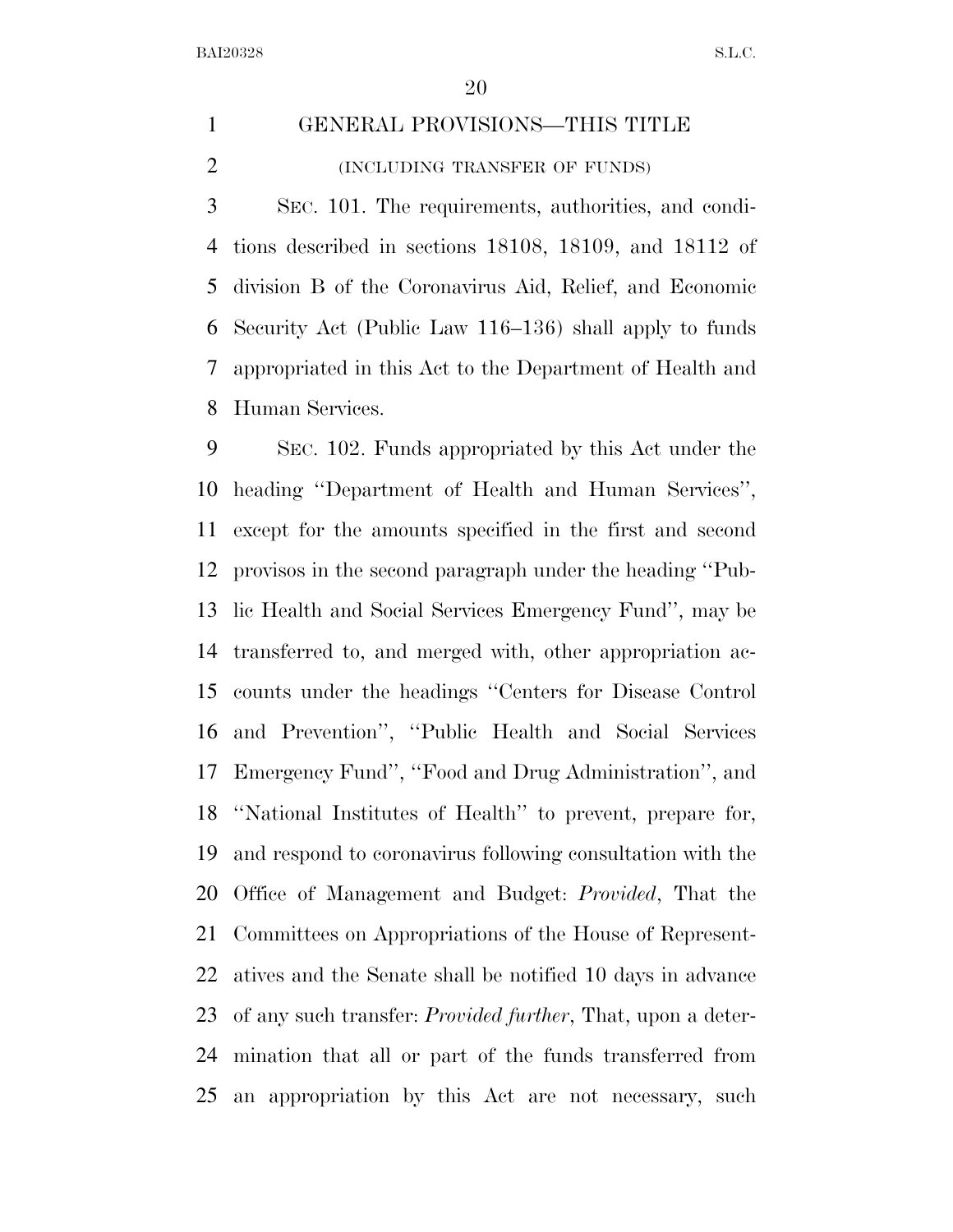amounts may be transferred back to that appropriation: *Provided further*, That none of the funds made available by this Act may be transferred pursuant to the authority in section 205 of division A of Public Law 116–94 or sec-tion 241(a) of the Public Health Service Act.

 SEC. 103. Of the funds appropriated by this Act under the heading ''Public Health and Social Services Emergency Fund'', up to \$6,000,000 shall be transferred to, and merged with, funds made available under the head- ing ''Office of the Secretary, Office of Inspector General'', and shall remain available until expended, for oversight of activities supported with funds appropriated to the De- partment of Health and Human Services to prevent, pre- pare for, and respond to coronavirus, domestically or internationally: *Provided*, That the Inspector General of the Department of Health and Human Services shall con- sult with the Committees on Appropriations of the House of Representatives and the Senate prior to obligating such funds: *Provided further*, That the transfer authority pro- vided by this section is in addition to any other transfer authority provided by law.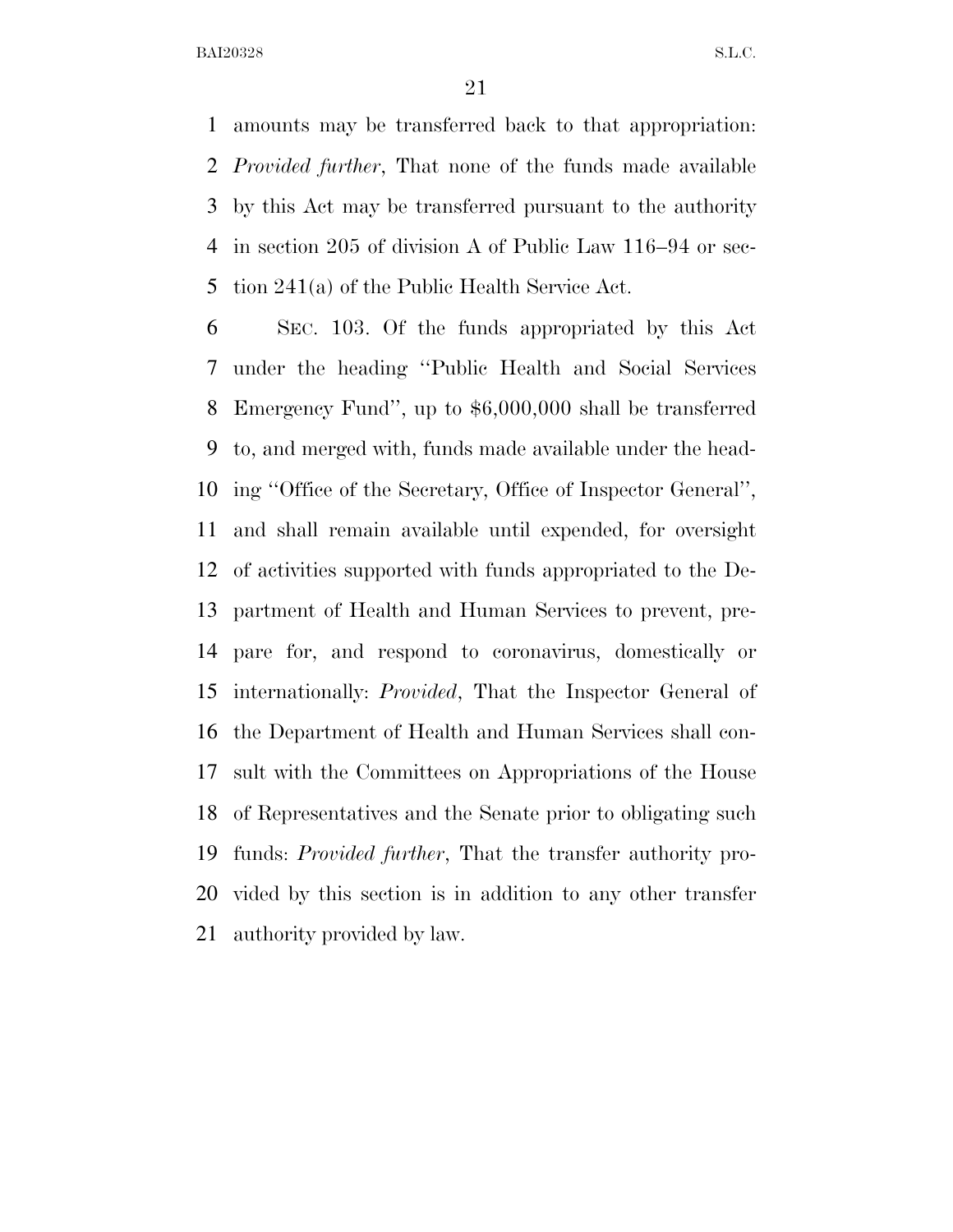| $\mathbf{1}$   | <b>TITLE II</b>                                                    |
|----------------|--------------------------------------------------------------------|
| $\overline{2}$ | INDEPENDENT AGENCIES                                               |
| 3              | <b>SMALL BUSINESS ADMINISTRATION</b>                               |
| $\overline{4}$ | SALARIES AND EXPENSES                                              |
| 5              | For an additional amount for "Salaries and Ex-                     |
| 6              | penses", $\text{\$2,100,000,000}$ , to remain available until Sep- |
| 7              | tember 30, 2021, to prevent, prepare for, and respond to           |
| 8              | coronavirus, domestically or internationally: <i>Provided</i> ,    |
| 9              | That such amount is designated by the Congress as being            |
| 10             | for an emergency requirement pursuant to section                   |
| 11             | $251(b)(2)(A)(i)$ of the Balanced Budget and Emergency             |
| 12             | Deficit Control Act of 1985.                                       |
| 13             | DISASTER LOANS PROGRAM ACCOUNT                                     |
| 14             | For an additional amount for "Disaster Loans Pro-                  |
| 15             | gram Account" for the cost of direct loans authorized by           |
| 16             | section $7(b)$ of the Small Business Act, $$50,000,000,000,$       |
| 17             | to remain available until expended, to prevent, prepare for,       |
| 18             | and respond to coronavirus, domestically or internation-           |
| 19             | ally: <i>Provided</i> , That such amount is designated by the      |
| 20             | Congress as being for an emergency requirement pursuant            |
| 21             | to section $251(b)(2)(A)(i)$ of the Balanced Budget and            |
| 22             | Emergency Deficit Control Act of 1985.                             |
| 23             | EMERGENCY EIDL GRANTS                                              |

For an additional amount for ''Emergency EIDL

Grants'' for the cost of emergency EIDL grants author-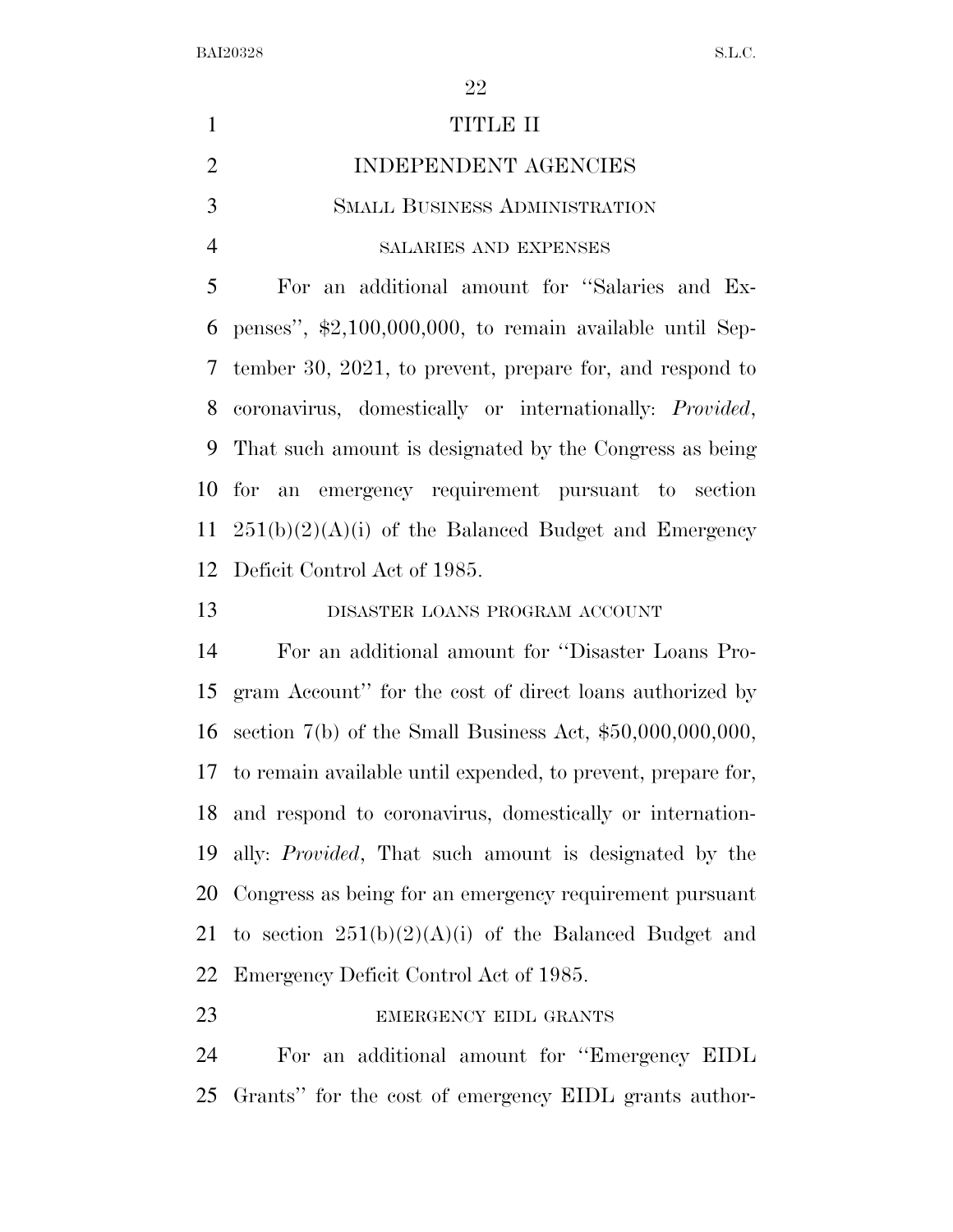ized by section 1110 of division A of the CARES Act (Public Law 116–136), \$10,000,000,000, to remain avail- able until expended, to prevent, prepare for, and respond to coronavirus, domestically or internationally: *Provided*, That such amount is designated by the Congress as being for an emergency requirement pursuant to section  $251(b)(2)(A)(i)$  of the Balanced Budget and Emergency Deficit Control Act of 1985.

TITLE III

## GENERAL PROVISIONS—THIS ACT

 SEC. 301. Each amount appropriated or made avail- able by this Act is in addition to amounts otherwise appro-priated for the fiscal year involved.

 SEC. 302. No part of any appropriation contained in this Act shall remain available for obligation beyond the current fiscal year unless expressly so provided herein.

 SEC. 303. Unless otherwise provided for by this Act, the additional amounts appropriated by this Act to appro- priations accounts shall be available under the authorities and conditions applicable to such appropriations accounts for fiscal year 2020.

 SEC. 304. Notwithstanding any other provision of law, funds made available in this Act, or transferred pur- suant to authorization granted in this Act, may only be used to prevent, prepare for, and respond to coronavirus.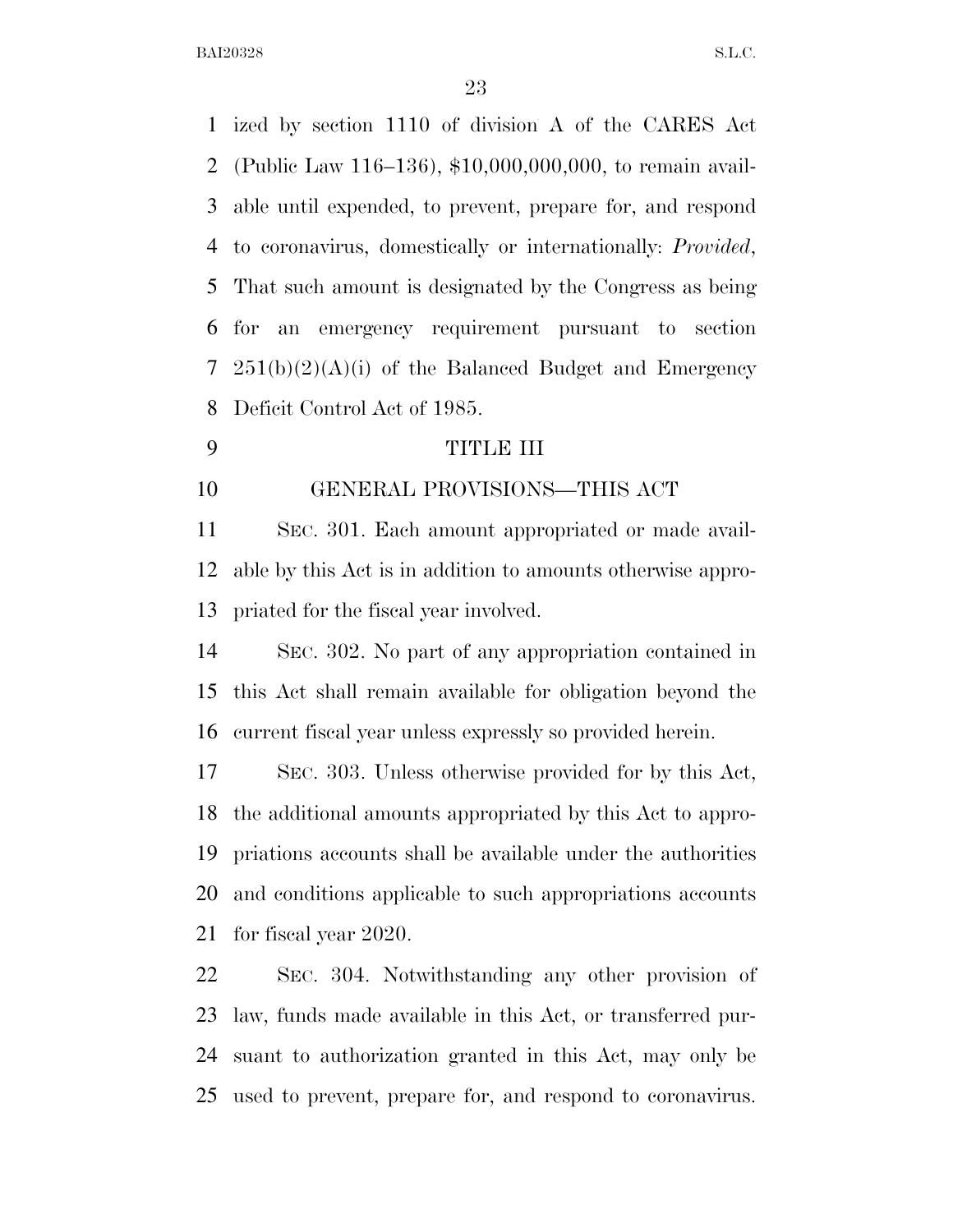SEC. 305. In this Act, the term ''coronavirus'' means SARS–CoV–2 or another coronavirus with pandemic po-tential.

 SEC. 306. Each amount designated in this Act by the Congress as being for an emergency requirement pursuant 6 to section  $251(b)(2)(A)(i)$  of the Balanced Budget and Emergency Deficit Control Act of 1985 shall be available (or rescinded or transferred, if applicable) only if the President subsequently so designates all such amounts and transmits such designations to the Congress.

 SEC. 307. Any amount appropriated by this Act, des- ignated by the Congress as an emergency requirement 13 pursuant to section  $251(b)(2)(A)(i)$  of the Balanced Budg- et and Emergency Deficit Control Act of 1985 and subse- quently so designated by the President, and transferred pursuant to transfer authorities provided by this Act shall retain such designation.

#### 18 BUDGETARY EFFECTS

 SEC. 308. (a) STATUTORY PAYGO SCORECARDS.— The budgetary effects of this division shall not be entered on either PAYGO scorecard maintained pursuant to sec- tion 4(d) of the Statutory Pay As-You-Go Act of 2010. (b) SENATE PAYGO SCORECARDS.—The budgetary effects of this division shall not be entered on any PAYGO